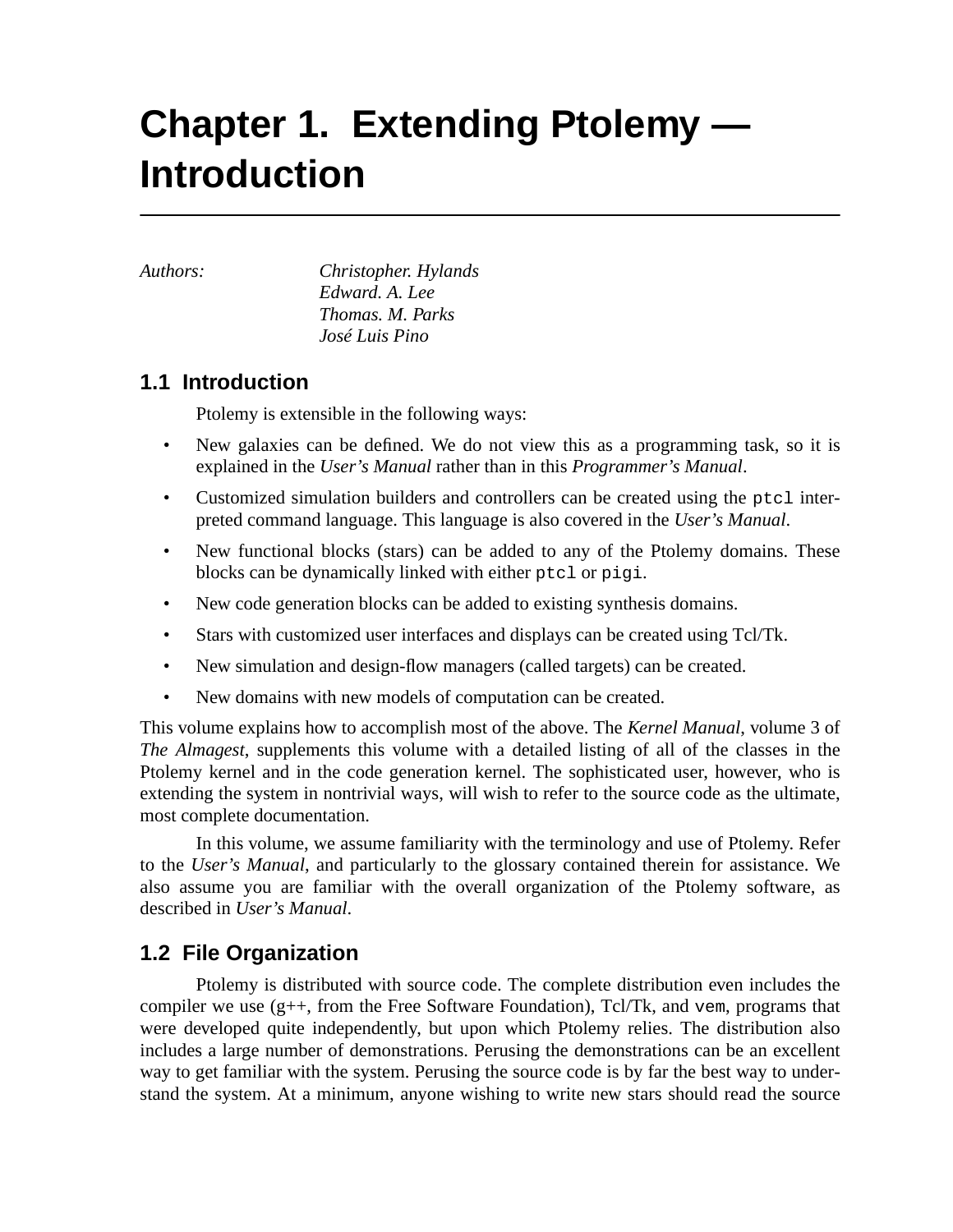code for a few of the built-in stars.

#### **1.2.1 Ptolemy environment variables**

The root of the Ptolemy tree is often installed in the home directory of a fictitious user called ptolemy. If the installation follows this model at your site, you can find the Ptolemy code with the following command:

cd ~ptolemy

If your installation does not have a user named ptolemy, then you must find out where your system administrator has installed the system, and set an environment variable called PTOLEMY to point to this directory. For instance, if your system administrator installed Ptolemy in /users/ptolemy, then you should issue the following command:

setenv PTOLEMY /users/ptolemy

\$PTARCH is an environment variable representing the architecture on which you are running, and has one (or more) of the following values: sun4, sol2, or hppa, for Sun (under Sun O/S), Sun (under Solaris 2.X), and HP machines respectively. There are a few other possible values for the PTARCH variable as well. There might be variations like sol2.cfront or hppa.cfront to store an object tree created by the Cfront C++ compiler or some other nong++ compiler.The script \$PTOLEMY/bin/ptarch will return the architecture of the machine on which it is run. For example, if you were on a machine running SunOS4.1.3, you would type:

setenv PTARCH sun4

You can use the following fragment in your .cshrc file to set \$PTOLEMY and \$PTARCH. The \$PTOLEMY/.cshrc file contains the fragment below and many other csh setup commands you may find useful.

```
setenv PTOLEMY /users/ptolemy
if (! $?$PTARCH) setenv $PTARCH ` $PTOLEMY/bin/ptarch`
set path = ( $PTOLEMY/bin $PTOLEMY/bin.$PTARCH $path )
```
Note that if you are using a prebuilt Gnu compiler that you obtained from the Ptolemy project, you must either place the Ptolemy distribution at /users/ptolemy, or you must set certain environment variables so that the Gnu compiler can find the necessary pieces of itself. Appendix A, Installation and Troubleshooting of the Ptolemy *User's Manual* discusses these variables in detail. The variables change with different releases of the compilers, so we do not document them here. The User's Manual also documents other useful environment variables, such as LD\_LIBRARY\_PATH.

For every directory under the src tree (see figure 1-2) that contains source code that is compiled, there is a corresponding directory under the obj.\$PTARCH tree. Many developers find it convenient to set the following aliases:

alias srcdir 'cd `pwd | sed "s?/obj.\$PTARCH/?/src/?"`' alias objdir 'cd `pwd | sed "s?/src/?/obj.\$PTARCH/?"`'

For your convenience, these can be found in the file  $\text{SPTOLEMY}/$ , alias. They make it easy to move between the source directory and the corresponding object directory. For example, if you are running on a Sun machine running Solaris 2.4,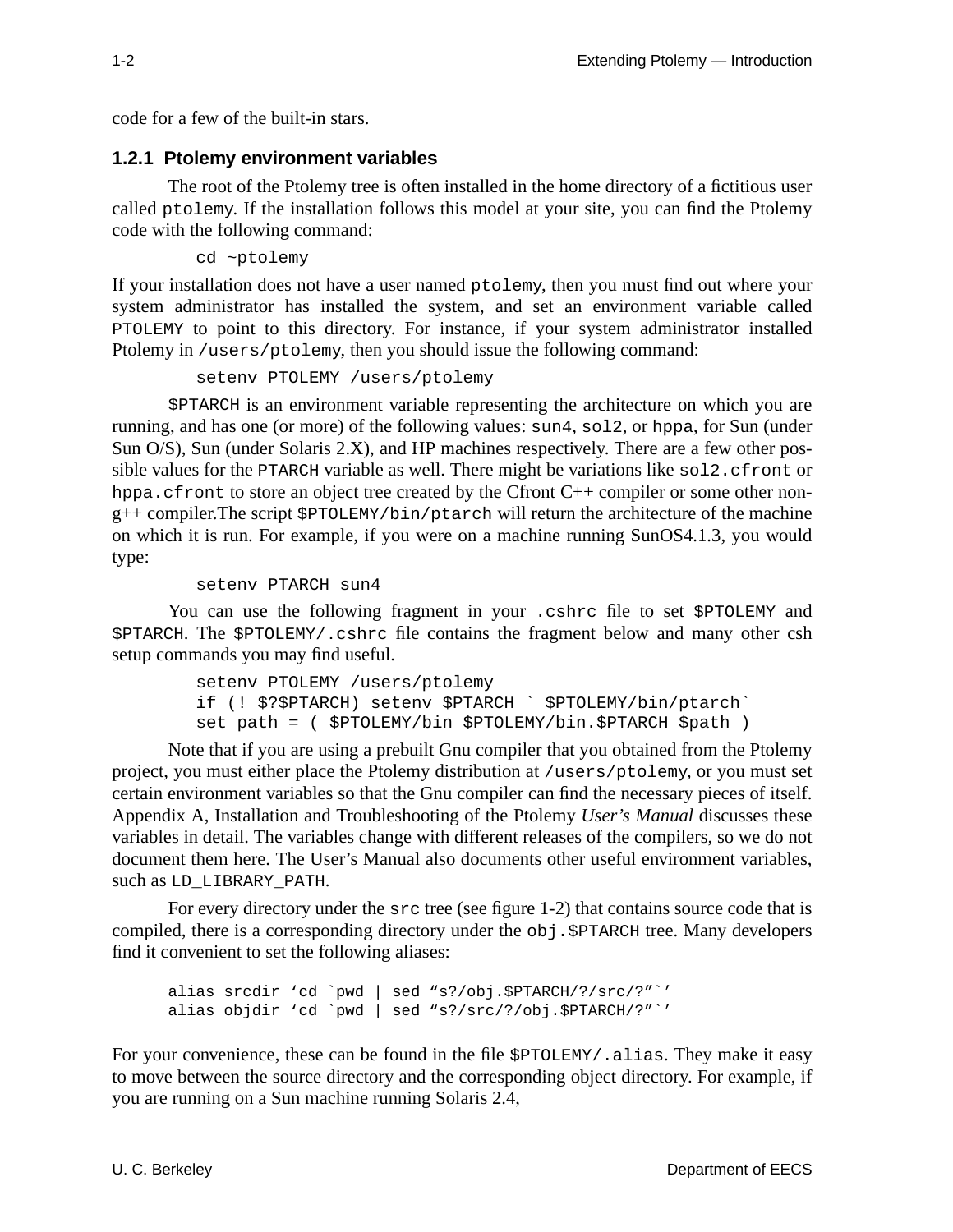```
% cd $PTOLEMY/src/kernel
% pwd
/users/ptolemy/src/kernel
% objdir
% pwd
/users/ptolemy/obj.sol2/kernel
% srcdir
% pwd
/users/ptolemy/src/kernel
%
```
## **1.2.2 Directory Structure**

The documentation (usually) refers to the root of the Ptolemy directory tree as \$PTOLEMY, but occasional slips will refer to ~ptolemy. Below this root, you can find the directories indicated in figure 1-1.

The src directory is key to much of what this volume deals with. Its structure is shown in figure 1-2. Within the src directory, the kernel directory is most important. It contains all the classes that define what Ptolemy is. Second most important is the domains directory. Its structure is shown in figure 1-3. This directory contains one subdirectory that defines each of the domains distributed with Ptolemy. Each domain directory contains at least the subdirectories shown in figure 1-4. If you are going to write stars for the SDF domain, for example, then you would be well advised to look at a few examples contained in the directory \$PTOLEMY/src/domains/sdf/stars.

The directory \$PTOLEMY/mk contains master makefiles that are included by other makefiles (The makefile include directive does this for us). \$PTOLEMY/mk/config- \$PTARCH.mk refers to the makefile for the architecture \$PTARCH. For instance, \$PTOLEMY/ mk/config-sun4.mk is the makefile that contains the sun4 specific details.



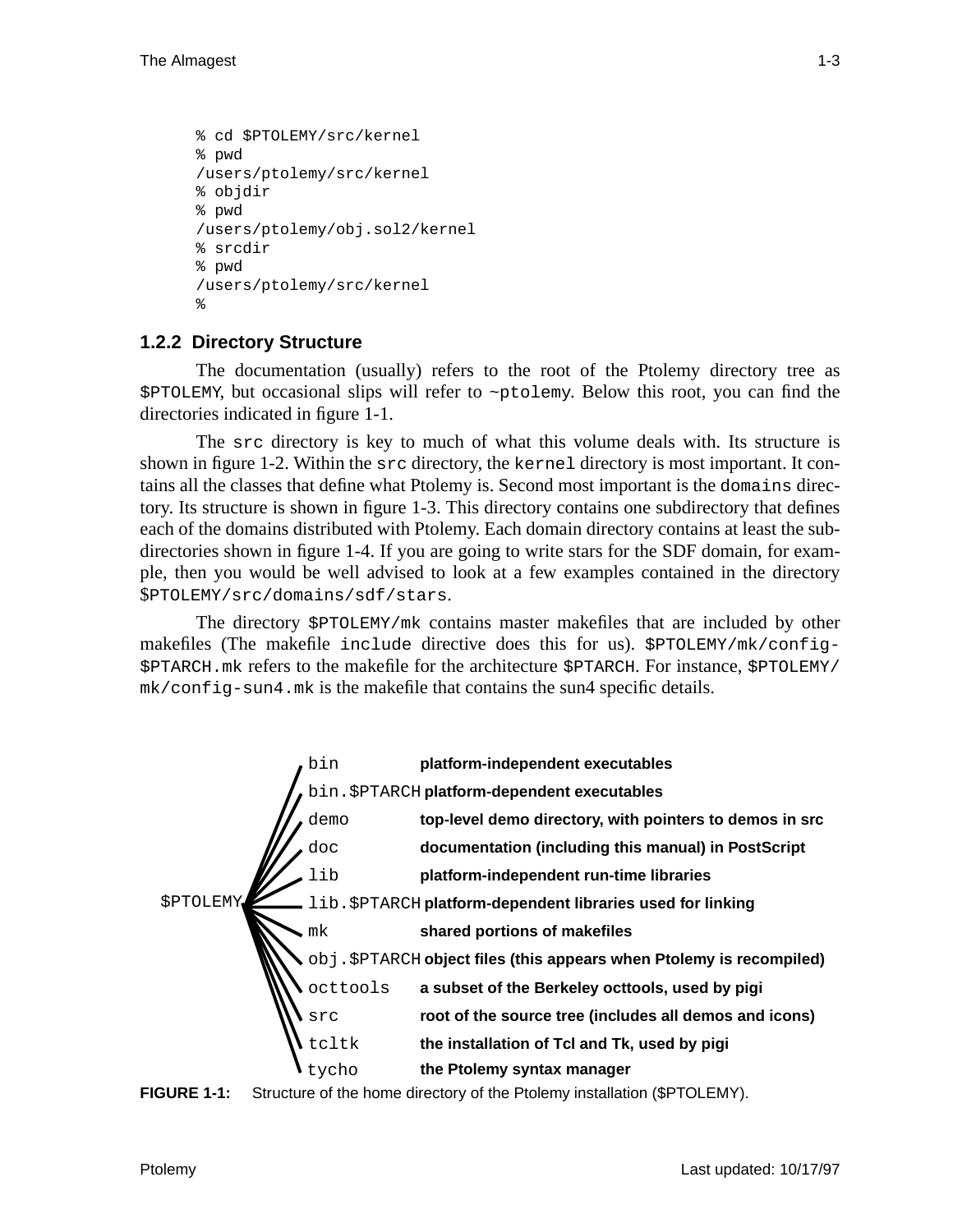When you cd to \$PTOLEMY and type make, \$PTOLEMY/makefile contains a rule that checks to see if the directory \$PTOLEMY/obj.\$PTARCH exists. If this directory does not exist, then make runs the command csh -f MAKEARCH, where MAKEARCH is a C shell script at \$PTOLEMY/MAKEARCH. MAKEARCH will create the necessary subdirectories under \$PTOLEMY/obj.\$PTARCH for \$PTARCH if they do not exist.

We split up the sources and the object files into separate directories in part to make it easier to support multiple architectures from one source tree. The directory  $$PTOLEMY/obj .$PTARCH$ contains the platform-dependent object files for a particular architecture. The platform-dependent binaries are installed into \$PTOLEMY/bin.\$PTARCH, and the libraries go into \$PTOLEMY/lib.\$PTARCH. Octtools, Tcl/Tk, and Gnu tools have their own set of architecture-dependent directories.

The makefiles are all designed to be run from the obj.\$PTARCH tree so that object files from different platforms are kept separate (when you run make in the \$PTOLEMY top level, the appropriate obj.\$PTARCH tree is selected for you automatically).

We are able to have separate object and source directories by using the make program's VPATH facility. Briefly, VPATH is a way of telling make to look in another directory for a file if that file is not present in the current directory. For more information, see the Gnu make documentation, in Gnu Info format files in \$PTOLEMY/gnu/common/info/make-\*.



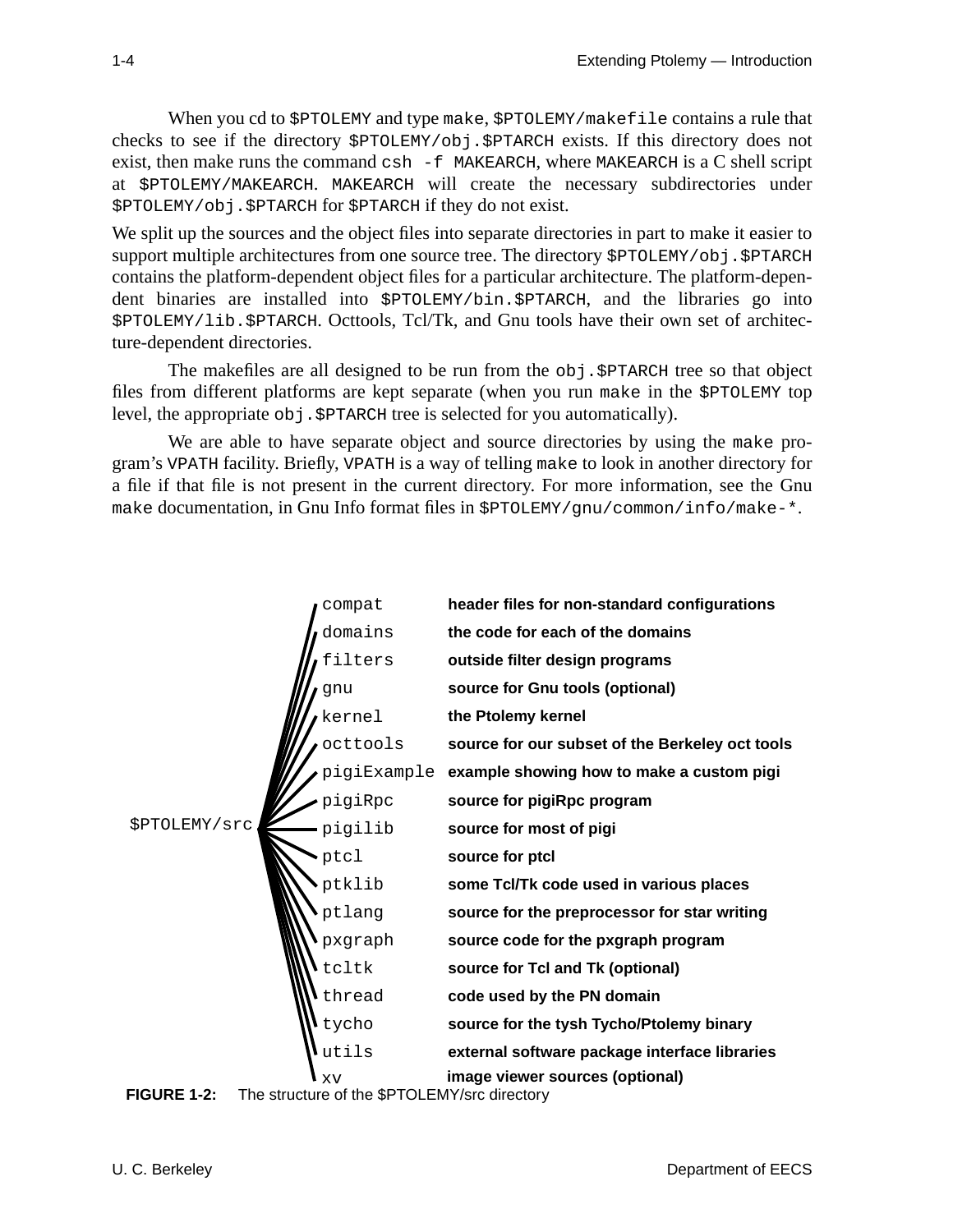There are three primary Ptolemy binaries:

pigiRpc The graphical version that uses vem as a front end. pigiRpc contains an interface to Octtools, the package that is used to store facets. When you run pigi, you actually run a script called \$PTOLEMY/bin/pigiEnv.csh which calls vem which, in turn, starts up pigiRpc. ptcl A prompt version that contains most of the functionality in pigiRpc not including the Tk stars. ptcl does not contain an interface to Octtools tysh The Tycho shell version, which is similar to pigiRpc, except that tysh does not contain an interface to Octtools. Note that Tycho can be run from a basic itkwish binary that contains no Ptolemy functionality. \$PTOLEMY/ sdf cg fsm bdf **synchronous dataflow (statically scheduled) the base class domain for all code generation finite state machine domain code generation for the Texas Instruments C50 Boolean-controlled dataflow domain** cg56 **code generation for the Motorola DSP56000** de **the discrete-event domain** cgc **code generation in C** pn **the process network domain** hof **higher-order function domain synchronous reactive domain** vhdl **code generation for behavioral modeling in VHDL** src/domains ddf **dynamically scheduled dataflow** vhdlb xxx **code generation for behavioral modeling in VHDL demonstration of how to define a new domain** sr c50





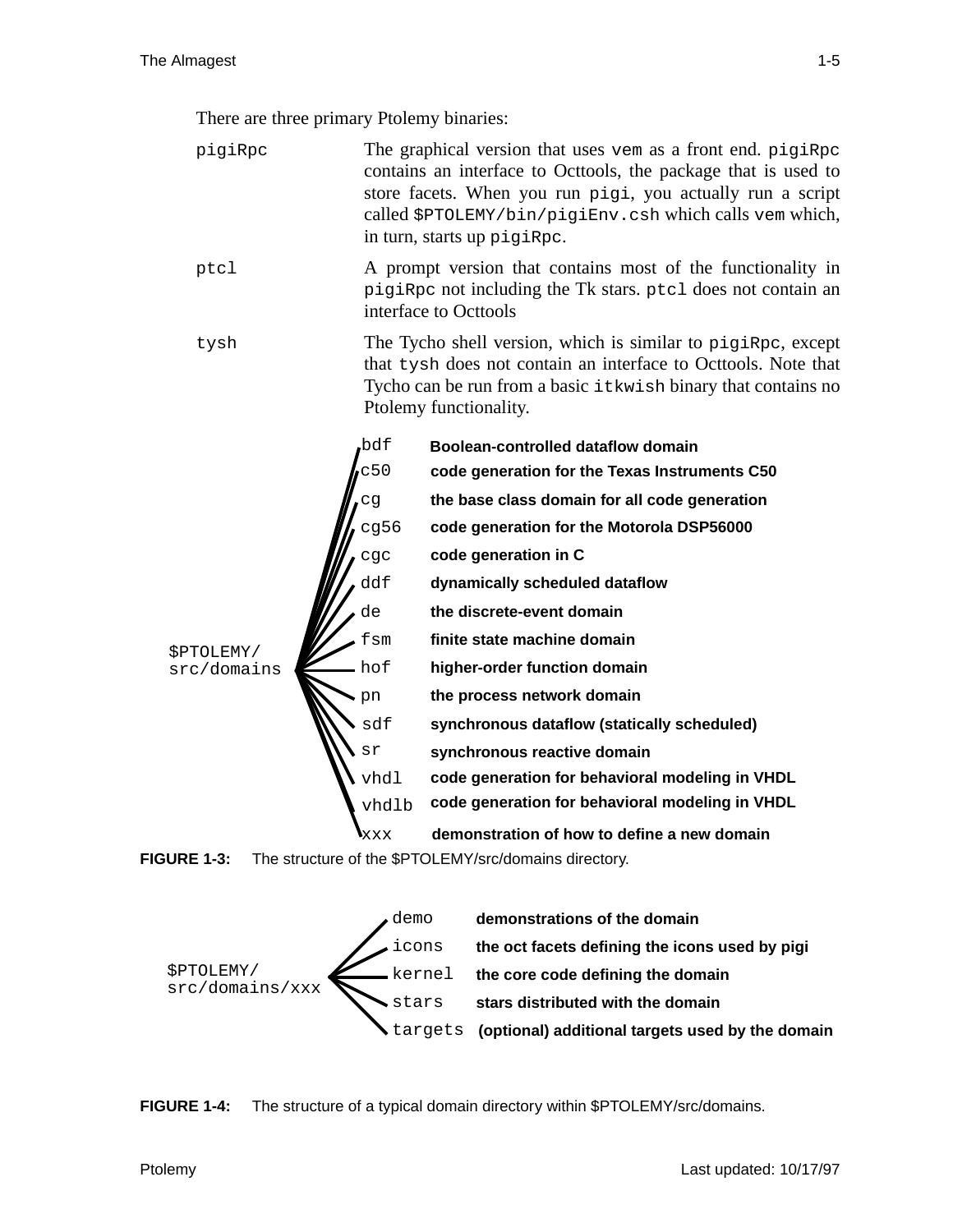Each of the three binaries above has three different versions that contain different functionality. Below we only list the different version of pigiRpc, but ptcl and tysh have similar versions.

| pigiRpc       | This binary contains all of the domains, so it is the largest<br>binary. |
|---------------|--------------------------------------------------------------------------|
| pigiRpc.ptrim | This binary contains SDF, DE, BDF, DDF and CGC domains<br>only.          |
| pigiRpc.ptiny | This binary contains SDF (no image stars) and DE domains<br>only.        |

Each of the above versions can also be built as a . debug version that contains debugging information. The file \$PTOLEMY/mk/ptbin.mk contains rules to build the above binaries in combination with debugging and other features. The file \$PTOLEMY/mk/stars.mk contains rules that indicate dependencies between domains and other features.

# **1.3 Creating Custom Versions of pigiRpc**

Ptolemy is an extensible system. Extensions can take the form of universes and galaxies, which are viewed by Ptolemy as applications, but they can also take the form of additional code linked to the Ptolemy kernel. New stars can be dynamically linked (see "Writing Stars for Simulation" on page 2-1). Other additional code has to be linked in statically. If you add many of your own stars to the system, you will want these stars to be statically linked as well, so that you do not have to wait for the dynamic linking to complete every time you execute your applications.

The Ptolemy kernel and vem (the schematic editor) run in separate Unix processes. The Ptolemy kernel process is called "pigiRpc", while the vem process is called "vem". You can create your own version of pigiRpc that contains your stars and other extensions permanently linked in.

There are at least three ways to build your own pigiRpc, depending on the kind of extensions you are making. The first way uses src/pigiExample, and it is intended for users who just need to add new stars. The second and third ways use the mkPtolemyTree script and csh aliases and are for users that are creating new domains or making other more extensive changes.

If you want to extend Ptolemy by modifying or adding a new scheduler, target, or even an entire domain, it is recommended that you create a duplicate directory hierarchy. This allows you to experiment with and fully test any changes separately, rather than incorporating them into the "official" version of Ptolemy. This way, your experimentation will not interfere with other Ptolemy users at your site, and your changes will not be overwritten by future installations of Ptolemy releases. It also means that all of the existing makefiles will work without modification because all of the paths specified are relative to the root of the hierarchy.

The most direct way to do this is to copy the entire Ptolemy hierarchy. This could be done with a command such as:

cp -r \$PTOLEMY ~/ptolemy

which would create a copy of the hierarchy in your home directory. Because this method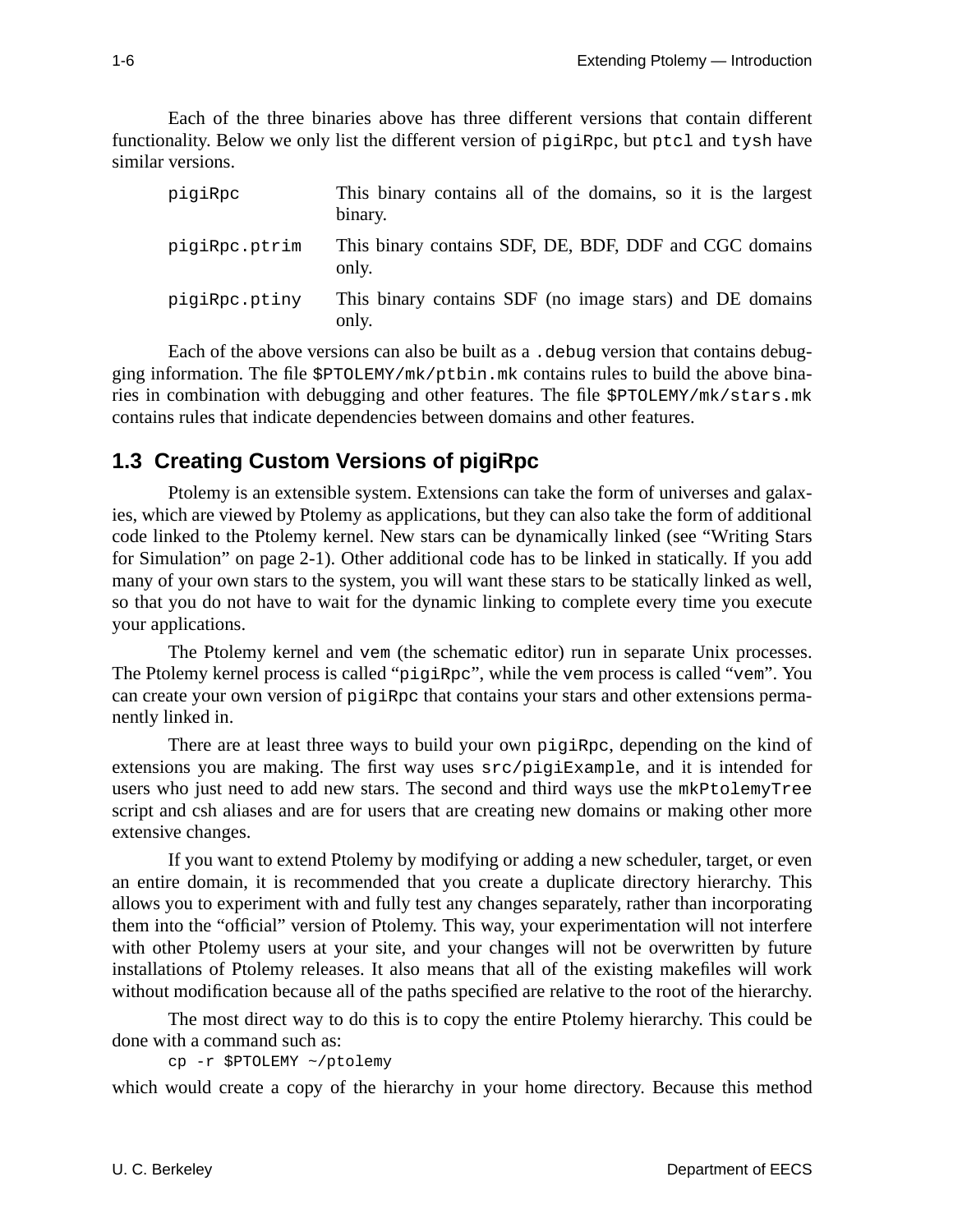requires excessive disk space and makes cooperative development difficult, many developers prefer to use symbolic links when creating a duplicate hierarchy. mkPtolemyTree and the csh aliases can help you setup these symbolic links.

## **1.3.1 Creating a pigiRpc that includes your own stars**

For those who just want to statically link in their own stars with minimal hacking with makefiles, an example showing how to do this is provided in \$PTOLEMY/src/pigiExample.

In the example below, we assume that \$PTOLEMY and \$PTARCH are set and that you have write permission to the Ptolemy source tree. If you don't have write permission, you can set up a parallel tree with the Unix ln -s command. If, for example, the Ptolemy tree was at /users/ptolemy, but you wanted to build under ~/pt, you could do the following to create the directory and create symbolic links for the dot files, like .cshrc, and create symbolic links for the other files and directories in the distribution:

```
mkdir ~/pt
cd \sim /ptln -s /users/ptolemy/* .
ln -s /users/ptolemy/.??* .
setenv PTOLEMY ~/pt
setenv PTARCH '$PTOLEMY/bin/ptarch'
rm obj.$PTARCH src bin.$PTARCH
mkdir -p src src/pigiExample bin.$PTARCH
cd bin.$PTARCH; ln -s /users/ptolemy/bin.$PTARCH
cd ../src; ln -s /users/ptolemy/src/* .
cd pigiExample; cp /users/ptolemy/src/pigiExample/* .
```
You also need to be sure that you have your environment set up properly for the compiler that you are using.

Continuing with our example of how to build a pigiRpc that includes your own stars:

1. Build a basic pigiRpc. PigiRpc depends on .o files under \$PTOLEMY/ obj.\$PTARCH, so you must do a basic build. To build all the .o files, type:

cd \$PTOLEMY; make install

The complete build process can take upwards of three hours. If you use an override.mk file, you can reduce the build time by building only the functionality you need. See "Using mkPtolemyTree to create a custom Ptolemy trees" on page 1-9 for more information.

- 2. Edit \$PTOLEMY/src/pigiExample/make.template. Add your stars to LOCAL\_OBJS and PL\_SRCS.
- 3. cd to \$PTOLEMY/obj.\$PTARCH/pigiExample and type:

make depend

to update the makefile from the make.template. You will see messages something like: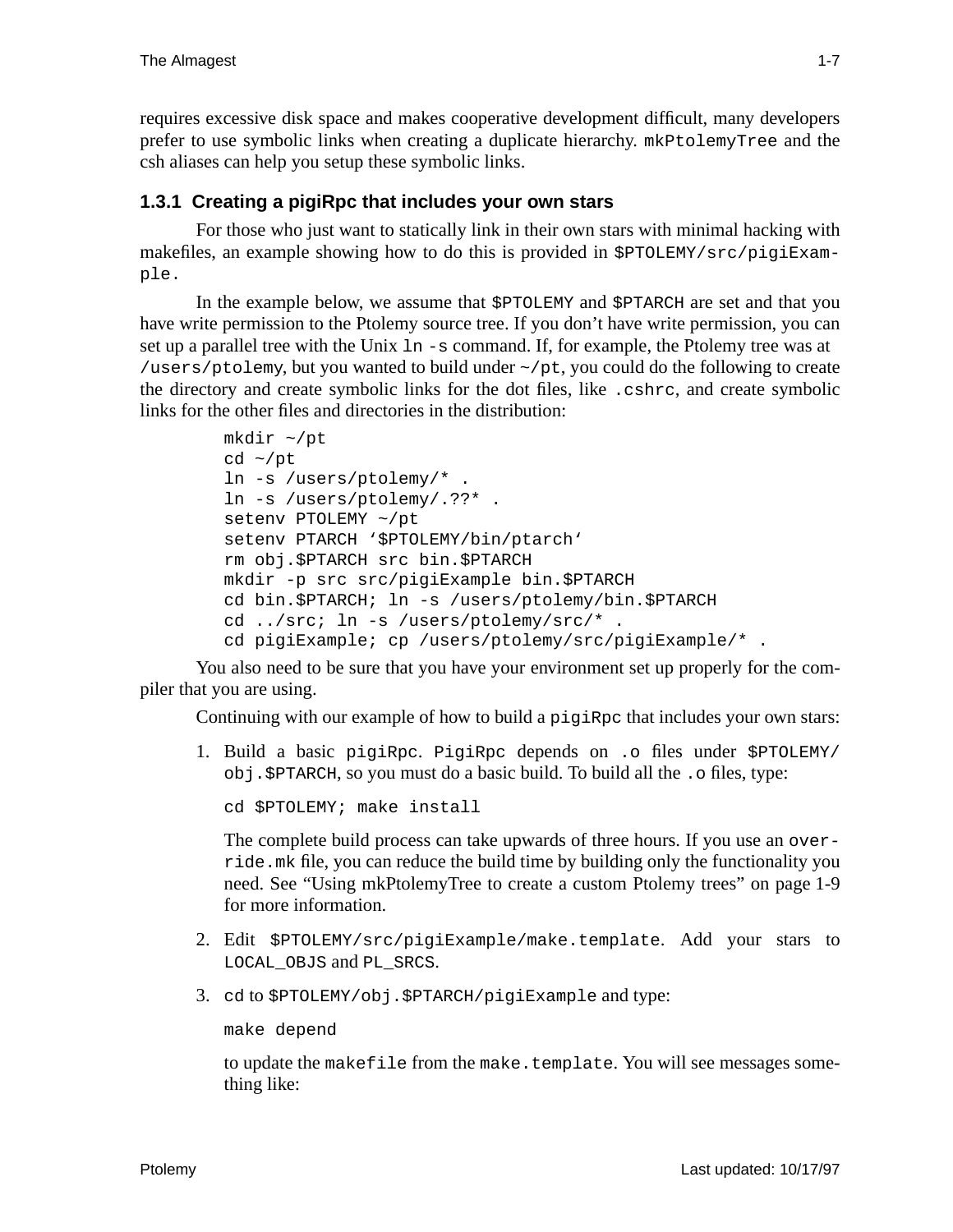```
makefile remade -- you must rerun make.
exit 1
make: *** [makefile] Error 1
```
This is normal and you may safely ignore the error message.

4. While still in \$PTOLEMY/obj.\$PTARCH/pigiExample, type

make

This will create a version of the pigiRpc executable with your own stars statically linked in. If later you add a new star, you should modify the symbols OBJS and PLSRCS in make.template to include it, and repeat the above procedure.

5. If you built your pigiRpc with SDFMyStar.o, you can test your pigiRpc by starting up with:

```
pigi -rpc $PTOLEMY/obj.$PTARCH/pigiExample/pigiRpc $PTOLEMY/
src/pigiExample/init.pal
```
and then run the 'wave' universe. If you want to have the binary you just built be the default binary for yourself, you can set your PIGIRPC environment variable to the name of the binary you just built:

```
setenv PIGIRPC $PTOLEMY/obj.$PTARCH/pigiExample/pigiRpc
```
Next time you start pigi, your new executable will be used instead of the standard one. To revert to using the installed pigiRpc, just type

unsetenv PIGIRPC

6. If you want your pigiRpc to be the default pigiRpc, you can install it in \$PTOLEMY/bin.\$PTARCH, but this will wipe out whatever pigiRpc is in that directory

With the same makefile, you can make a version of the pigiRpc program that has debug symbols. Just type:

```
make pigiRpc.debug
```
To use this, assuming the Gnu debugger gdb is in your path, specify the executable as follows:

```
setenv PIGIRPC \
```
\$PTOLEMY/obj.\$PTARCH/pigiExample/pigiRpc.debug

assuming your executable is in  $$PTOLEMY/obj.$PTARCH/piqiExample/$ . Then start pigi as follows:

```
pigi -debug
```
To revert to using the installed pigiRpc, just type

unsetenv PIGIRPC

# **1.3.2 Creating a pigiRpc with more extensive customizations**

If you are extending Ptolemy in nontrivial ways, such as writing a new domain, we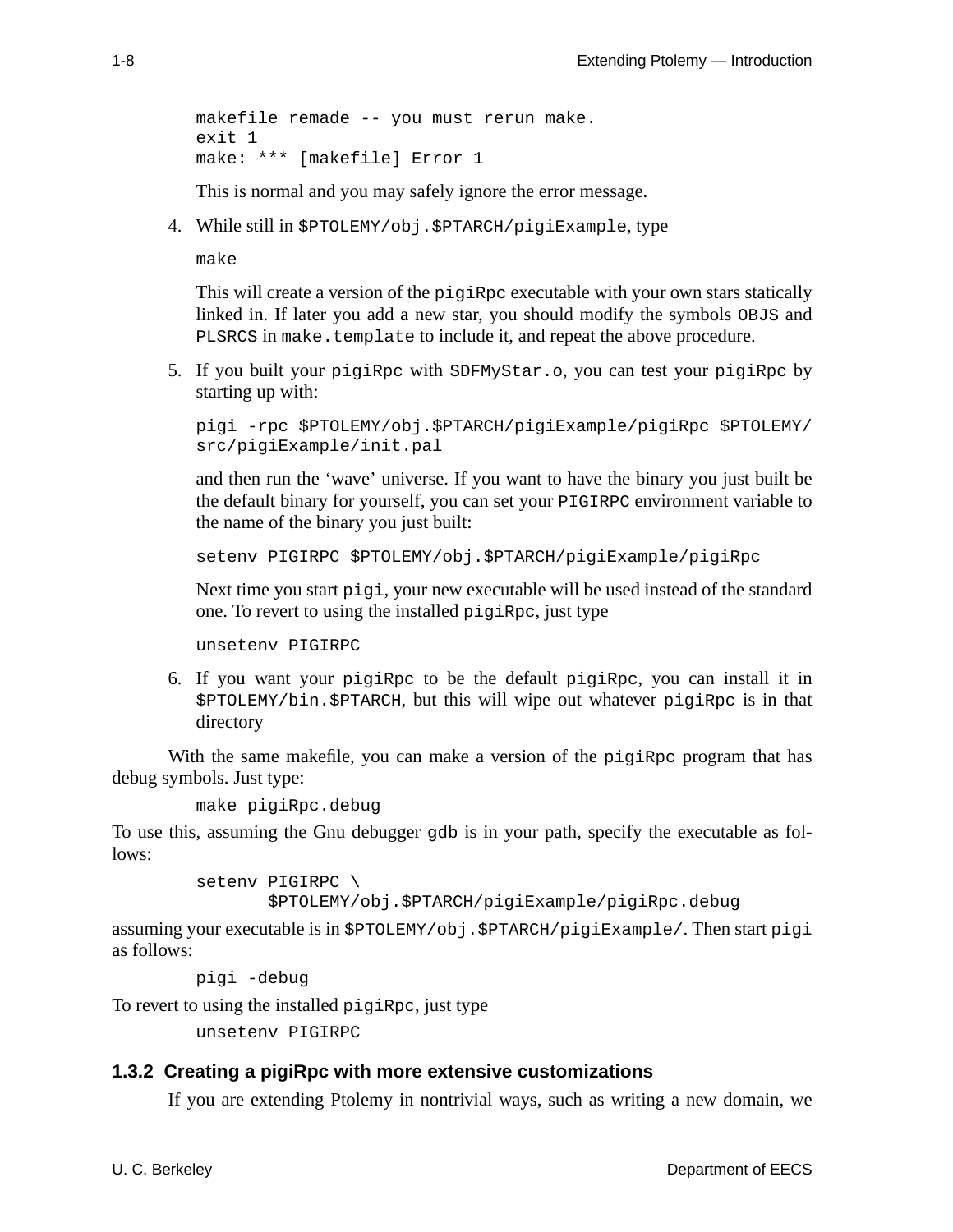suggest that you create your own copy of the Ptolemy directory tree. You may use symbolic links to the "official" directories if you do not need to modify or work on them. Your new code should be placed in the parallel directory with the other similar Ptolemy subdirectories, using the same directory structure. This way you can reuse the makefiles of similar Ptolemy directories with minimal modifications. After you create your own Ptolemy tree and add your new directories and files, certain Ptolemy makefiles, typically \$PTOLEMY/mk/ptbin.mk and \$PTOLEMY/mk/stars.mk, need to be modified to include your own code. Building your own pigiRpc, ptcl or tysh this way requires extensive knowledge of the Ptolemy directory tree structure and makefiles, but if you are doing serious development in Ptolemy, you will need to know this anyway.

**Warning:** If you have write permission in the directory where Ptolemy is installed, make sure to modify the place where "make install" puts the completed executable, or it will attempt to overwrite the pigiRpc in the Ptolemy installation, and other users may be upset with you if you succeed in doing that. (If you are using the makefile from \$PTOLEMY/src/pigiExample, you do not need to worry about this because "make install" has been removed from that makefile.) The simplest thing to do is to replace the line in the makefile:

install: makefile \$(DESTBIN)

with:

```
install: makefile pigiRpc
```
This will leave the pigiRpc in whatever directory you make it even if you type:

make install

# **1.4 Using mkPtolemyTree to create a custom Ptolemy trees**

In Ptolemy 0.6 and later, there are two methods of building custom Ptolemy trees that have a user selected set of domains: csh aliases and the mkPtolemyTree script. This section discusses the mkPtolemyTree script, see "Using csh aliases to create a Parallel Software Development Tree" on page 1-12 for an alternative method of creating a parallel tree.

In Ptolemy 0.6 and later, the mkPtolemyTree script and a user supplied override.mk file to create an entire custom object tree. The tree will have copies of all Ptolemy directories on which the customized installation depends. The script will also set up the override.mk files needed to build custom pigiRpc, tysh and ptcl binaries. Since mkPtolemyTree runs very fast, you may avoid having to recompile the entire Ptolemy tree, which can take 3 hours on a fast workstation.

## **1.4.1 mkPtolemyTree example**

The mkPtolemytree command usage is:

```
mkPtolemyTree override.mk file root pathname of new tree
```
For example, say that you wanted to build a tree that only has the VHDL domain in ~/mypt.

1. One would create a file called  $\sim$ /override.mk that contains:

```
VHDI = 1DEFAULT_DOMAIN=VHDL
```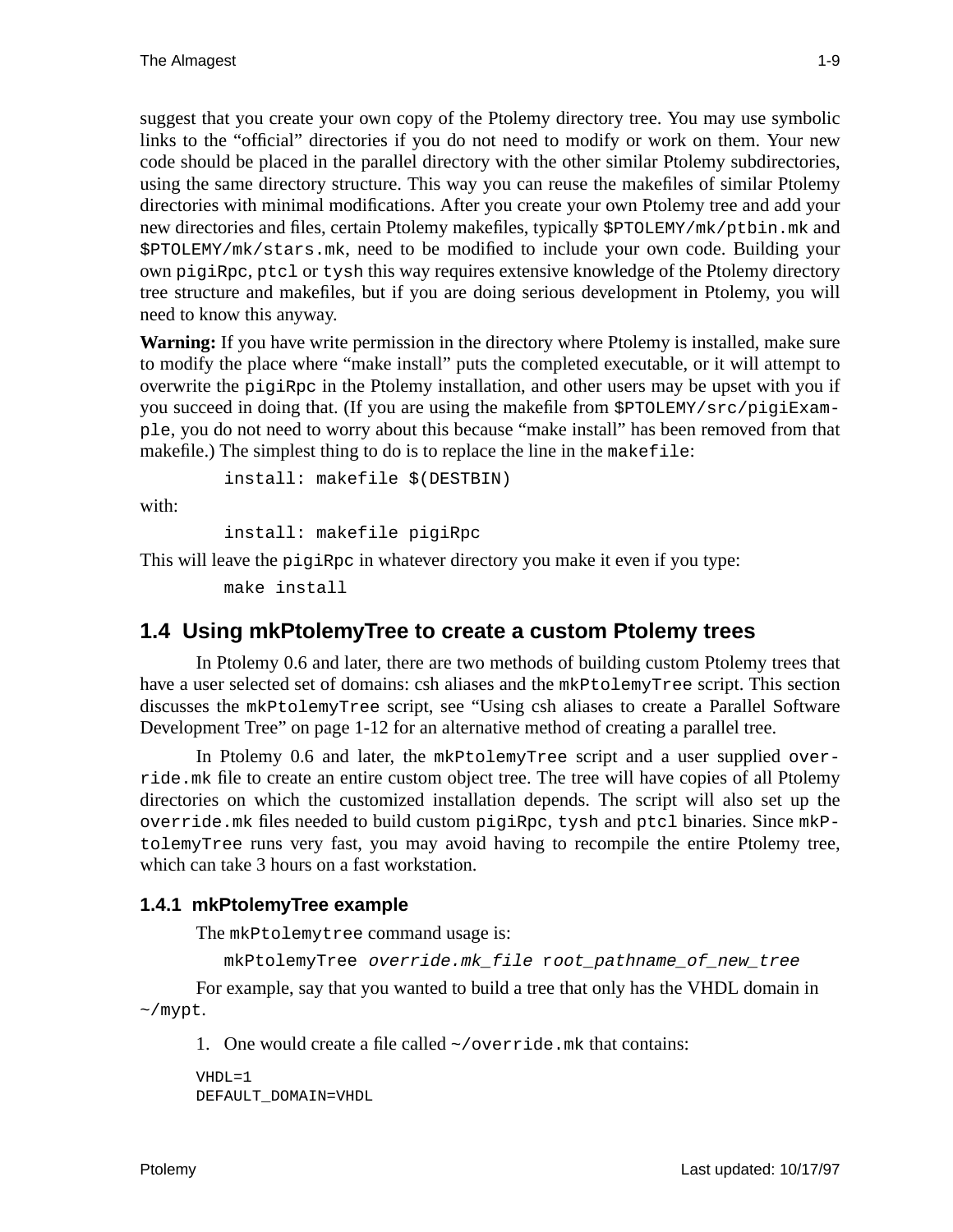```
VERSION_DESC="VHDL only"
```
The file \$PTOLEMY/mk/ptbin.mk contains a list of the makefile variables that can be set to bring in the various domains.

2. Set \$PTOLEMY to point to the Ptolemy distribution, in this example, the Ptolemy distribution is at /users/ptolemy:

setenv PTOLEMY /users/ptolemy

3. Set \$PTARCH to the appropriate value:

setenv PTARCH '\$PTOLEMY/bin/ptarch'

4. Set the path properly:

set path = (\$PTOLEMY/bin \$PTOLEMY/bin.\$PTARCH \$path)

5. Execute the mkPtolemyTree command so that the override.mk file is used to create a custom tree in the  $\sim$ /mypt directory.

mkPtolemyTree ~/override.mk ~/mypt

In general, you will want to define the variables TK and HOF. Setting TK indicates that you want to include Tcl/Tk extensions to the domains. Setting HOF means that you want to include the higher-order functions domain. The higher-order functions domain is used in many demonstrations to configure stars with multiple portholes and to specify scalable systems. So, adding these make variables in the same override.mk file would make it look like the following:

```
HOF=1TK=1VHDL=1
DEFAULT_DOMAIN=VHDL
VERSION_DESC="VHDL only"
```
#### **1.4.2 How mkPtolemyTree works**

To accumulate a list of the directories necessary to build a custom tree, \$PTOLEMY/ src/stars.mk contains a makefile variable named CUSTOM\_DIRS. In stars.mk, each feature, such as VHDL adds directories to CUSTOM\_DIRS. Also a feature can require sub-features, and the sub-features can add directories to CUSTOM\_DIRS. For example, VHDL requires CG, and CG adds more directories to CUSTOM\_DIRS.

When you run \$PTOLEMY/bin/mkPtolemyTree, the following events occur:

- 1. From the override.mk file that the user specifies, the script builds a tree with the directories as specified the value of the CUSTOM\_DIRS makefile variable.
- 2. Next, the files in the \$PTOLEMY tree are copied over if the directory exists using tar (to save modification times).
- 3. For each directory specified by CUSTOM\_DIRS, we create symbolic links to all the directories that we have not expanded from the \$PTOLEMY tree the make.template and makefile symbolic links in the obj directories are set correctly.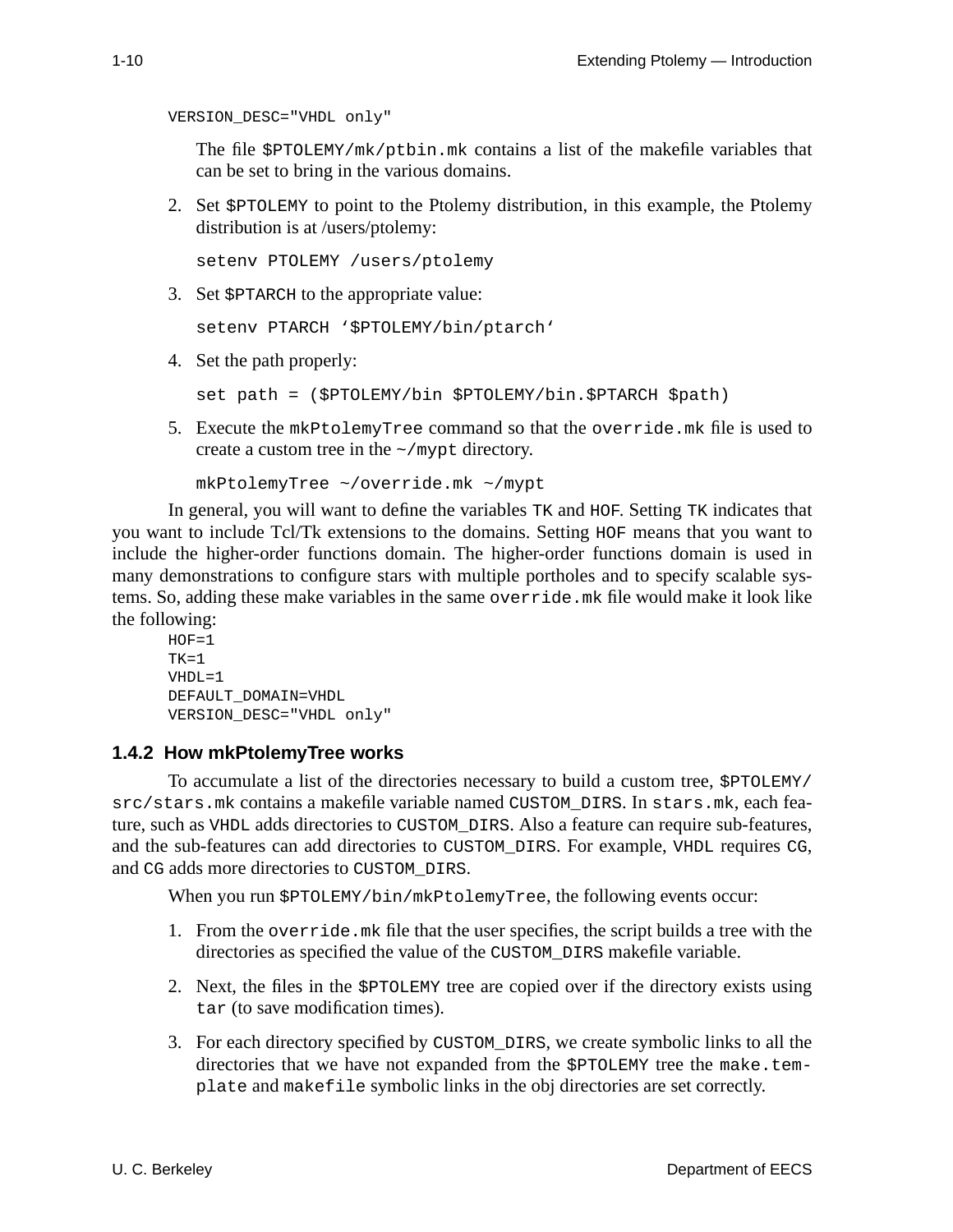- 4. The override.mk file is copied into the new tree as  $NEW$   $ROOT/mk/over$ ride.mk, where NEW ROOT is the root path name of the tree we are constructing.
- 5. override.mk files are constructed that reference NEW\_ROOT/mk/override.mk specific to tysh, ptcl and pigiRpc.
- 6. make install is run in NEW\_ROOT/obj.\$PTARCH/ which creates the hard link for the libraries in NEW\_ROOT/lib. \$PTARCH and builds the custom tysh, ptcl, and pigiRpc.

This new tree has all the symbolic links and directories necessary to act as a fullfledged Ptolemy tree. You should be able to set your PTOLEMY environment variable to this new tree and pigi will run your custom pigiRpc binary.

Currently the Tcl libraries and Tycho are not expanded but are accessible via symbolic links. To have the utility expand the \$PTOLEMY/lib/tcl directory, add the following line to your override.mk file:

```
CUSTOM_DIRS += $(CROOT)/lib/tcl
```
To expand Tycho, consult the Tycho documentation and use the tylndir script.

There is no documentation of the variables to pull in each domain yet. In general, it is the standard abbreviation for the domain in capital letter. For example, the Synchronous Dataflow (SDF) domain is SDF, the Discrete-Event (DE) domain is DE, and so forth. Some of the domains are split up, the entire domain can be brought in by defining  $FOOFULL$  (e.g., SDF-FULL or CGCFULL). When defined, they include all of the SDF and CGC functionality, respectively, whereas SDF and CGC include only the basic functionality. The basic version of the SDF domain does not include the image, matrix, Matlab, DSP, and Tcl/Tk stars. If you are attempting to build a pigi that includes the Process Network (PN) domain, then you should add the following to your override.mk file.

INCLUDE\_PN\_DOMAIN = yes

For a listing of the possible make variables, refer to the \$PTOLEMY/mk/ptbin.mk and \$PTOLEMY/mk/stars.mk files.

## **1.4.3 Combining mkPtolemyTree and pigiExample**

It is possible to use the override.mk file used by mkPtolemyTree in the pigiExample directory to create a custom pigiRpc with user added stars. One reason for doing this would be to that on some platforms, stars that have been incrementally linked are not visible from the debugger. Creating a custom pigiRpc with the star as a built in star can aid debugging.

After running mkPtolemyTree, edit \$PTOLEMY/src/pigiExample/make.template and add your stars as described in "Creating a pigiRpc that includes your own stars" on page 1-7.

## **1.4.4 Known Bugs in mkPtolemyTree**

 • To build a customized pigiRpc, you set makefile variables like SDF or CG56 to 1 in your override.mk. If you happen to have an environment variable called SDF or CG56, this procedure fails because the rule in stars.mk just checks whether the variable is defined or not, not what value it has. So, ensure that you have no environment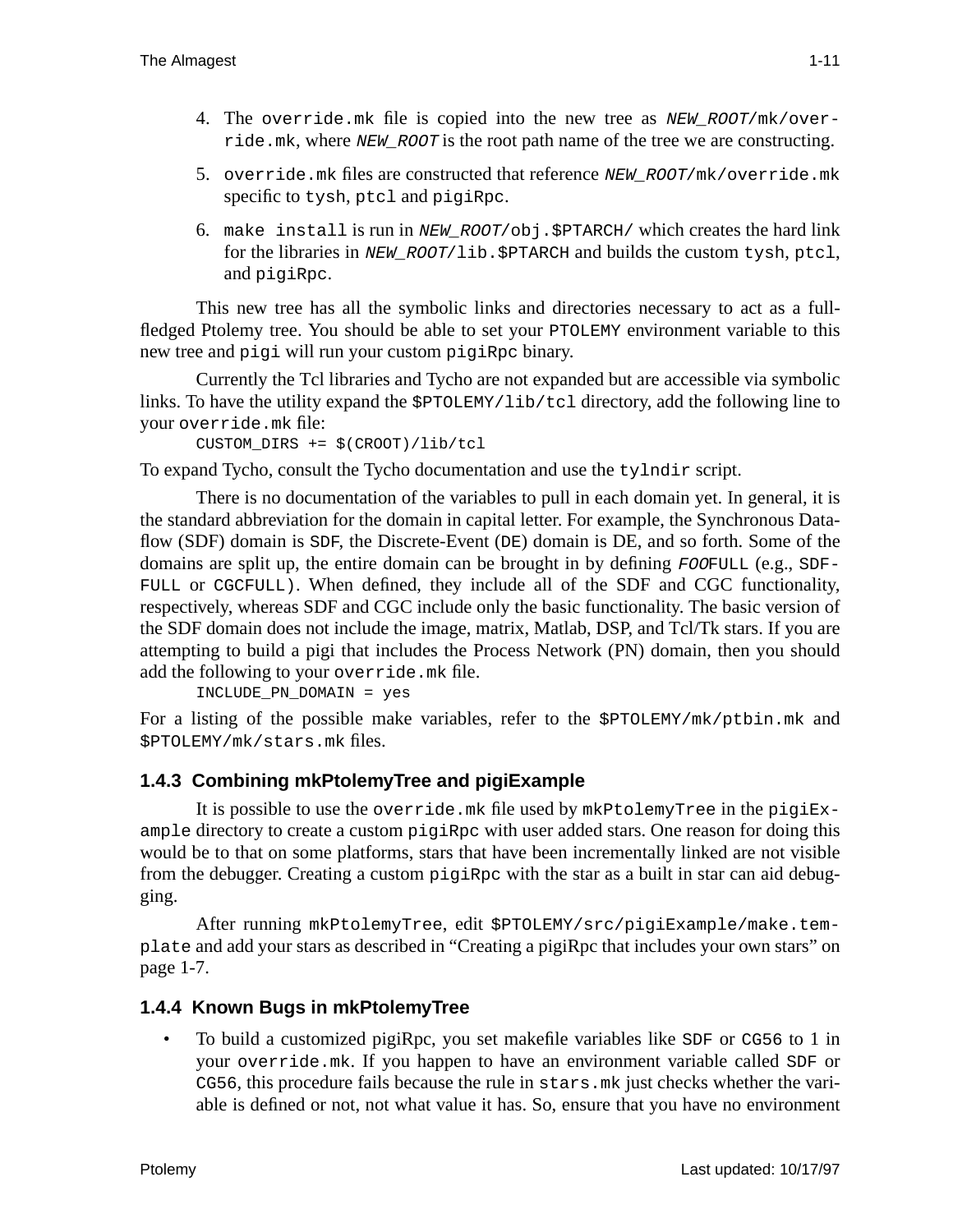variables that clash with the variables used in override.mk.

Suggested fix: In stars.mk, not only check whether a variable like SDF is defined, but also check its value.

Hopefully, the value is different from the other definition and the code is more robust.

• If mkPtolemyTree gives you the following message:

```
Making a customized Ptolemy development tree using the version of
Ptolemy installed in the directory /users/ptolemy
The new customized Ptolemy tree will go in /users/cxh/mypt
mkdir: illegal option -- n
mkdir: usage: mkdir [-m mode] [-p] dirname ...
```
The try setting your path so that /usr/ucb is before /usr/bin. The problem here is that in Ptolemy 0.7, the mkPtolemyTree script uses the -n option with echo, which is not portable.

- mkPtolemyTree cannot add new directories to an already existing tree, it can only be used to create a brand new parallel tree.
- MAKEARCH may fail when used with a tree that was created with mkPtolemyTree, since MAKEARCH may follow symbolic links into the master tree, where the user does not have write permission.
- mkPtolemyTree requires that the master Ptolemy tree have a fully expanded obj.\$PTARCH directory. Otherwise you will get an error about 'no sources rule found'.

# **1.5 Using csh aliases to create a Parallel Software Development Tree**

Below is a set of C shell aliases that can be used to create a parallel software development tree.

## **1.5.1 Aliases for Managing Symbolic Links**

Below are several csh aliases that can be helpful when managing a duplicate hierarchy that is implemented with symbolic links:

```
alias pt 'echo $cwd | sed s:${HOME}/Ptolemy:${PTOLEMY}:'
alias ptl 'ln -s `pt`/* .'
alias sw 'mv \!^ swap$$; mv .\!^ \!^; mv swap$$ .\!^'
alias exp 'mkdir .\i{}'' sw \i{}': cd \i{}'; ptl'
alias rml '\rm -f `\ls -F \!* | sed -n s/@\$//p`'
alias mkl 'rml make*; ln -s `vpath`/make* .'
```
These are documented below in detail. For convenience, these aliases can be found in the file \$PTOLEMY/.alias.

## **The** pt **Alias**

The pt alias returns the name of the "official" Ptolemy directory that corresponds to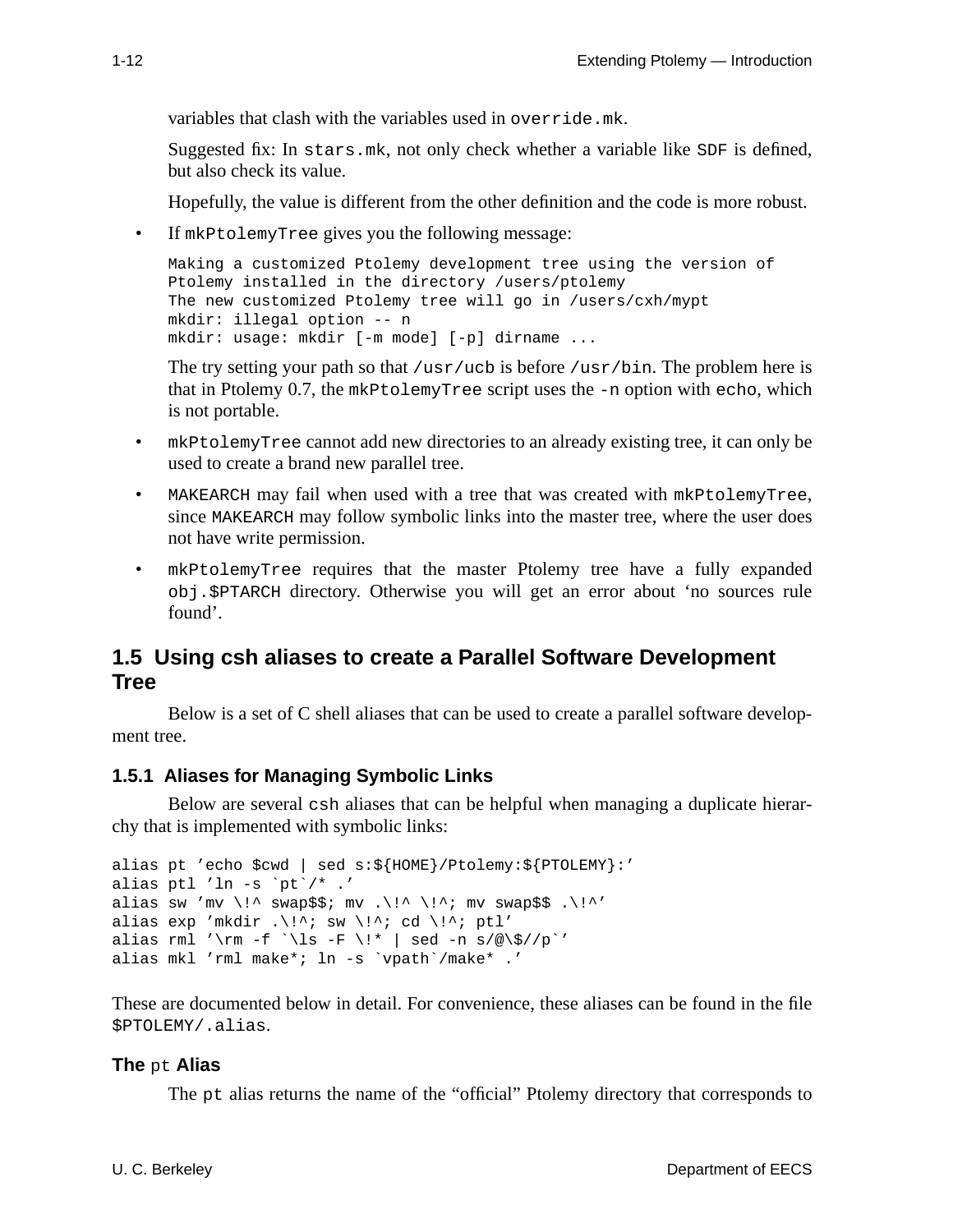the current directory, which is presumably in your personal hierarchy. This assumes that you have the environment variable  $$PTOLEMY$  set to the root directory of the "official" version of Ptolemy, and that your private version is in  $\sim$ /Ptolemy. If this is not the case, then you should make suitable modifications to definition of the  $pt$  alias. This alias is useful when you want to make a symbolic link to or otherwise access the "official" version of a file, as in

```
% cd ~/Ptolemy/src/domains/sdf/kernel
% ln -s `pt`/SCCS .
```
This will create a symbolic link in your directory ~/Ptolemy/src/domains/sdf/kernel to the directory \$PTOLEMY/src/domains/sdf/kernel/SCCS. (For information on source code control, see below).

## **The** ptl **Alias**

The ptl alias uses the pt alias to create, in the current directory, symbolic links to all the files in the corresponding "official" directory. This is useful for quickly filling in the branches of a new directory in your private hierarchy.

```
% pwd
/users/me/Ptolemy/src/domains/ddf
% mkdir stars
% cd stars
% ptl
% ls -F
DDFCase.cc@ DDFLastOfN.cc@ DDFThresh.cc@
DDFCase.h@ DDFLastOfN.h@ DDFThresh.h@
DDFCase.pl@ DDFLastOfN.pl@ DDFThresh.pl@
DDFDownCounter.cc@ DDFRepeater.cc@ SCCS@
DDFDownCounter.h@ DDFRepeater.h@ TAGS@
DDFDownCounter.pl@ DDFRepeater.pl@ ddfstars.c@
DDFEndCase.cc@ DDFSelf.cc@ ddfstars.mk@
DDFEndCase.h@ DDFSelf.h@ make.template@
DDFEndCase.pl@ DDFSelf.pl@ makefile@
%
```
This creates a directory named stars and fills it with symbolic links to the contents of the corresponding directory in the "official" Ptolemy tree. Using the  $-F$  option of the  $1s$  command, makes it easy to see which files in a directory are symbolic links (they are marked with a trailing "@" sign).

## **The** sw **Alias**

When experimenting with Ptolemy, you may want to switch back and forth between using the official version of some directory and your own version. You can keep two versions of the same directory (or a file). The sw alias swaps a file or directory filename with another file or directory *filename*. The period at the beginning of the second file name makes it invisible unless you use the -a option of the ls command. For example, suppose you wish to experiment with making a change to just one file, DDFRepeater.pl, in the directory above, to fix a bug (and then send the bug fix back to the Ptolemy group):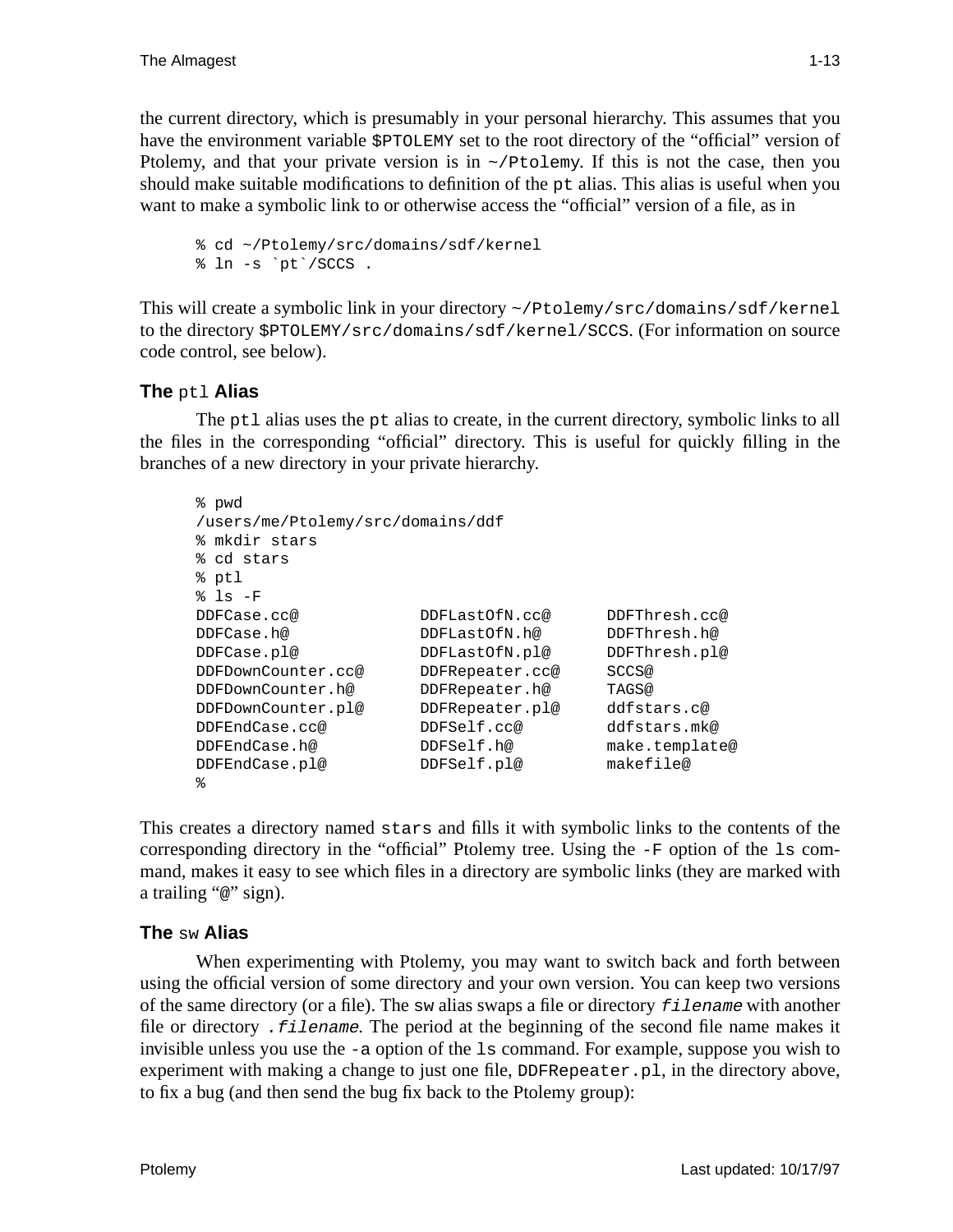```
% pwd
/users/me/Ptolemy/src/domains/ddf/stars
% sw DDFRepeater.pl
mv: cannot access .DDFRepeater.pl
% ls -a
./ DDFEndCase.h@ DDFThresh.cc@
../ DDFEndCase.pl@ DDFThresh.h@
.DDFRepeater.pl@ DDFLastOfN.cc@ DDFThresh.pl@
DDFCase.cc@ DDFLastOfN.h@ SCCS@
DDFCase.h@ DDFLastOfN.pl@ TAGS@
DDFCase.pl@ DDFRepeater.cc@ ddfstars.c@
DDFDownCounter.cc@ DDFRepeater.h@ ddfstars.mk@
DDFDownCounter.h@ DDFSelf.cc@ make.template@
DDFDownCounter.pl@ DDFSelf.h@ makefile@
DDFEndCase.cc@ DDFSelf.pl@
```
Notice that DDFRepeater.pl was moved to .DDFRepeater.pl. You can now create your own version of DDFRepeater.pl. To later reinstate the official version (e.g., you discovered that what you thought was a bug was in fact a feature),

% sw DDFRepeater.pl

#### **The** exp **Alias**

When starting your experimentation, the job of creating the parallel tree can be rather tedious. The exp aliases combines the functions of the  $pt1$  and sw aliases into one, making the common task of expanding a branch in the directory hierarchy easy. Suppose you type:

```
% exp stars
```
This is equivalent to the following sequence of commands:

```
% mkdir .stars
% sw stars
% cd stars
% ptl
```
Note that the command leaves you in the new directory ready to issue another exp command. For example, to create a duplicate of the directory  $$PTOLEMY/src/domains/ddf/stars,$ creating all subdirectories as you go, and linking to all the appropriate files in the Ptolemy tree,

```
% cd ~/Ptolemy
% exp src
% exp domains
% exp ddf
% exp stars
```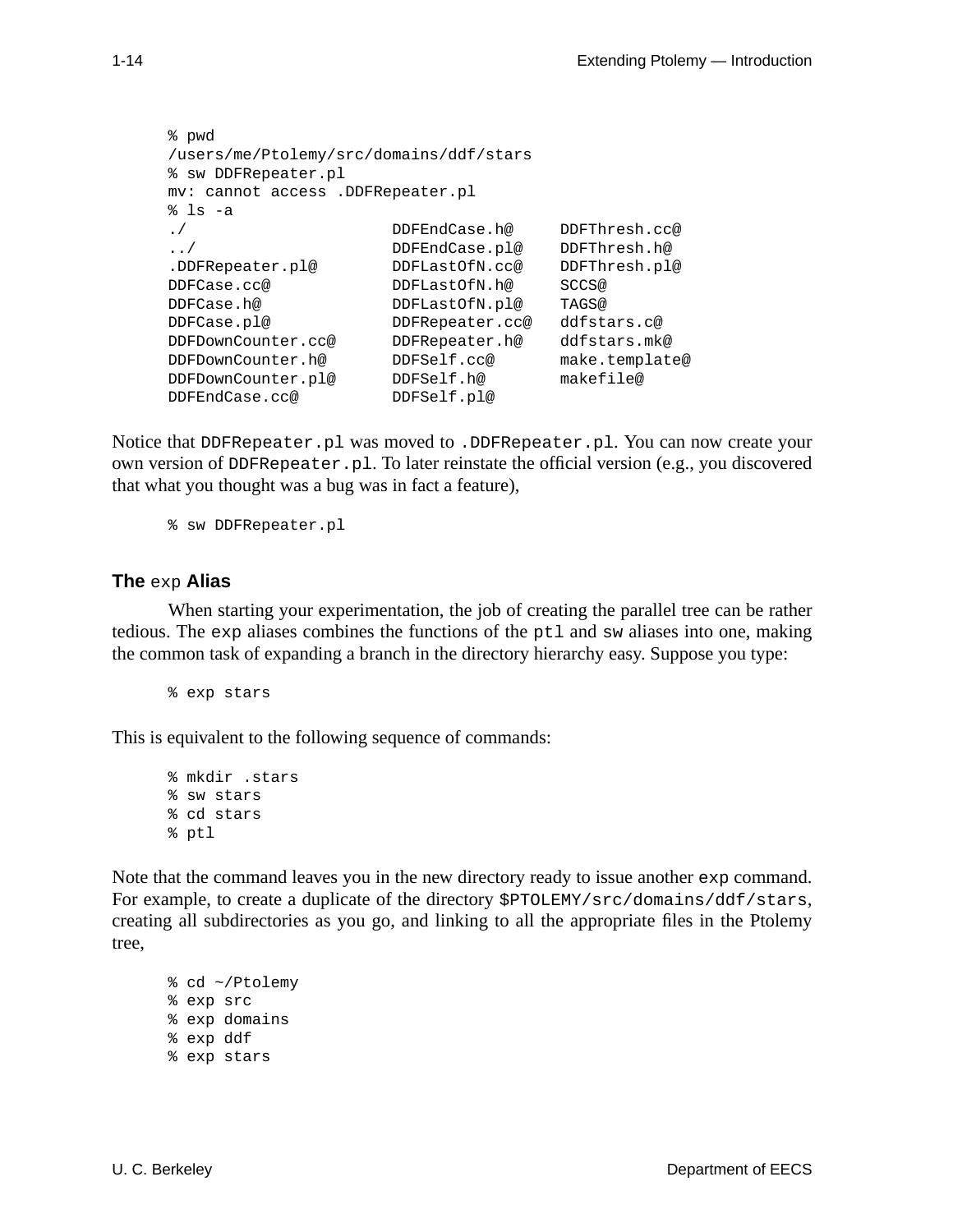## **The** rml **Alias**

The rml alias removes symbolic links in the current directory. Without an argument, it removes all the visible symbolic links. Any arguments are passed on to the ls command. So, to remove all symbolic links, including those that are invisible, use the -a option:

% rml -a

You can also give file names as arguments to remove just some of the symbolic links:

% rml \*.o

## **The** mkl **alias**

Suppose you wish to compile your change to the DDFRepeater.pl file, as above. You will need to make an object tree. Assume you are on a Sun Solaris 2.x platform. You have created a parallel tree already in ~/Ptolemy/src (i.e. ~Ptolemy/src/domains/ ddf/stars exists). Create the corresponding object tree:

```
% cd ~Ptolemy
% exp obj.sol2
% exp domains
% exp ddf
% exp stars
% pwd
/users/me/Ptolemy/obj.sol2/domains/ddf/stars
```
The directory in which you are now located contains symbolic links to the . o files and makefiles in the official Ptolemy tree. If you run make here, your replacement DDFRepeater.pl star will be compiled in place of the official one. If you run "make install", then a library will be created and installed in the directory  $\sim$ /Ptolemy/lib.sol2, assuming this directory exists.

Running make as above uses the makefiles in the official Ptolemy tree, because you have symbolic links to them. Suppose you wish to modify the make.template file in ~/Ptolemy/src/domains/ddf/stars. In this case, you should run the mkl alias to replace the makefile symbolic links. If you have followed the above steps, try this:

```
% pwd
/users/me/Ptolemy/obj.sol2/domains/ddf/stars
s ls -FDDFCase.o@ DDFRepeater.o@ libddfstars.a@
DDFDownCounter.o@ DDFSelf.o@ make.template@
DDFEndCase.o@ DDFThresh.o@ makefile@
DDFLastOfN.o@ ddfstars.o@
```
(This assumes that the "official" Ptolemy has been rebuilt after being installed, otherwise the .o and .a files will be missing). Expand the makefile symbolic links:

% ls -l make\*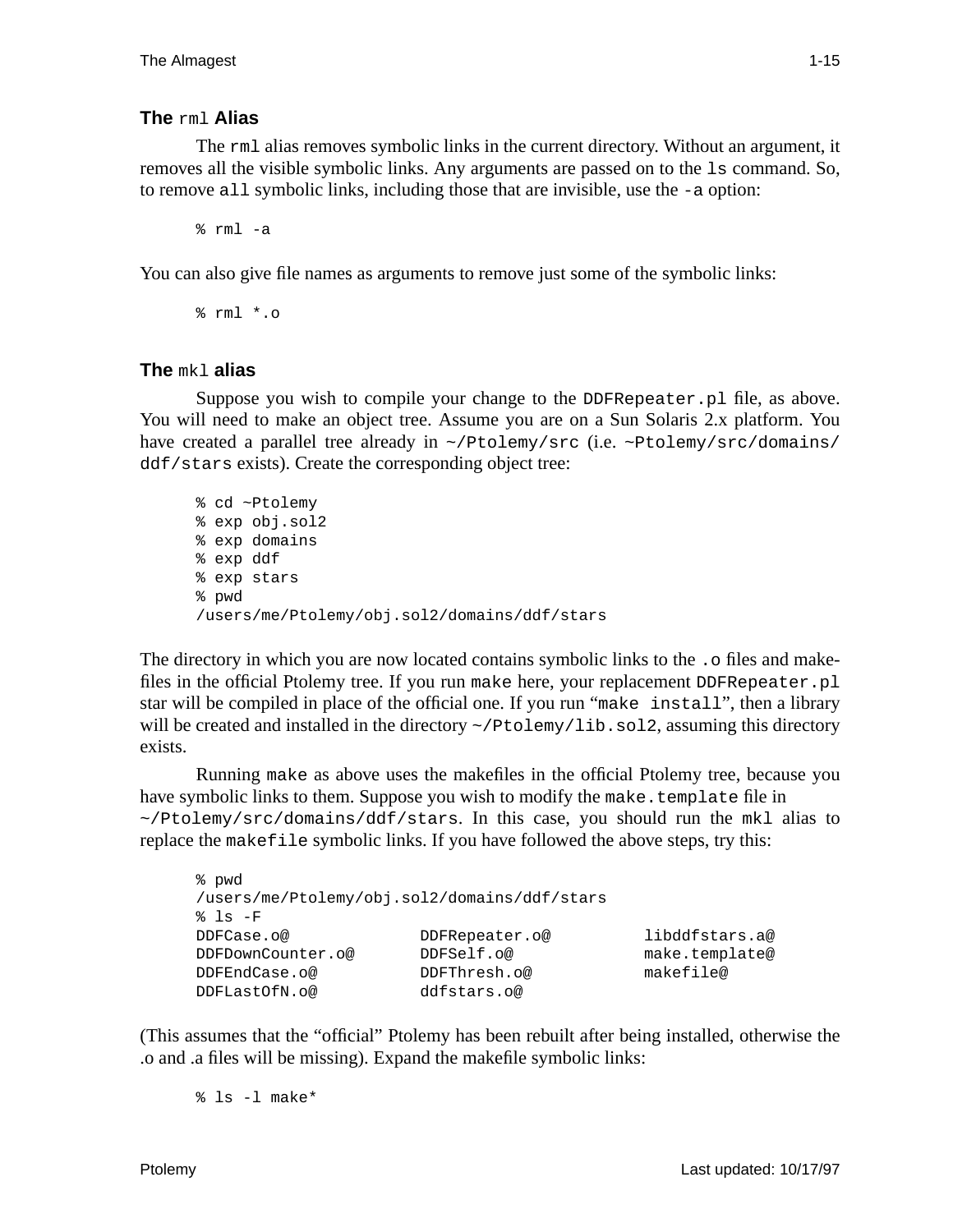lrwxrwxrwx 1 eal 56 Jul 14 11:30 make.template -> /users/ ptolemy/obj.sol2/domains/ddf/stars/make.template lrwxrwxrwx 1 eal 51 Jul 14 11:30 makefile -> /users/ ptolemy/obj.sol2/domains/ddf/stars/makefile

Note that they point to the "official" makefiles. To make them point to the versions in your own tree,

```
% mkl
% ls -l make*
lrwxrwxrwx 1 eal 47 Jul 14 11:31 make.template -> ../../
../../src/domains/ddf/stars/make.template
lrwxrwxrwx 1 eal 42 Jul 14 11:31 makefile -> ../../../../
src/domains/ddf/stars/makefile
```
Now you can modify the make.template file in your own tree as you need.

#### **Warning**

Note that modifying Ptolemy files is risky. You will have essentially created your own version of Ptolemy. You will not be able to install future releases of Ptolemy without abandoning your version. However, if you have modifications that you believe are valuable, please communicate them to the Ptolemy group at ptolemy@eecs.berkeley.edu. The Ptolemy group welcomes suggestions for changes.

#### **1.5.2 Creating a Duplicate Hierarchy**

Let's look at a complete example to see how these aliases can be used. Suppose you want to modify an existing file that is part of the kernel for the SDF domain. You will need a private copy of the file that is writable. This allows you to make your changes without affecting the "official" version of Ptolemy. In order to test your change, you will have to build a private version of the interpreter ptcl or the graphical interface pigiRpc.

First, create the root directory for your duplicate hierarchy.

```
% mkdir ~/Ptolemy
```
Then go into that directory and create symbolic links to all files in the corresponding "official" Ptolemy directory.

% cd ~/Ptolemy % ptl

You will want to have a private version of the lib.\$PTARCH directory so that you won't modify the "official" version of any library or object files.

% cd ~/Ptolemy % exp lib.\$PTARCH

(This assumes your \$PTARCH environment variable is set). You will also want a private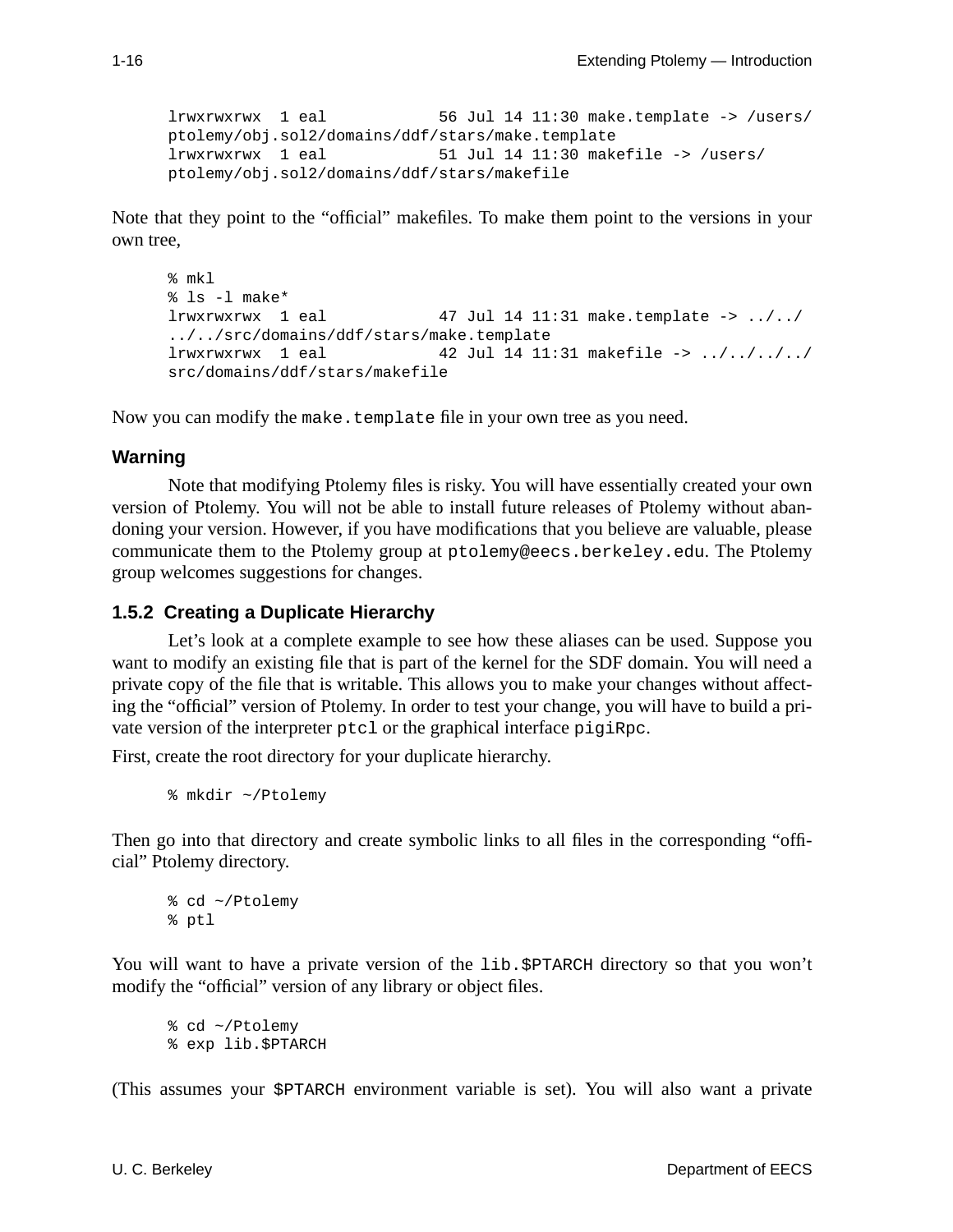obj.\$PTARCH directory for the same reason. In this example, the tree is expanded down to the sdf directory:

% cd ~/Ptolemy % exp obj.\$PTARCH % exp domains % exp sdf

If you are modifying code in the sdf/kernel directory, then you will want to expand it as well. Once expanded, you will want remove the make.template and makefile links (which point to the "official" Ptolemy files) and replace them with links that use relative paths to refer to your private versions of these files (in case you make changes to them):

```
% exp kernel
% mkl
```
If you make changes in the sdf/kernel directory, then there is a good chance that object files in sdf/dsp and other directories will also have to be recompiled. Thus, you will want to expand these directories (and any subdirectories below them) as well. Remember to replace the make.template and makefile links as in the sdf/kernel directory.

```
% exp dsp
% mkl
% exp stars
% mkl
```
Because of the way symbolic links work, it is important to remove the links for the  $\cdot$  o and  $\cdot$  a files in the directories you have just created. You can do this by issuing a make realclean command in the obj.\$PTARCH/domains/sdf directory. This will recursively clean out all the subdirectories. You could also do this manually by issuing a  $rm1 * . o * . a command in$ each directory.

You will also need a private version of the src directory.

```
% cd ~/Ptolemy
% exp src
% exp domains
% exp sdf
% exp kernel
```
At any point after this, it is possible to switch back and forth between private and "official" versions of these directories with the sw alias. In fact, you just used it (as part of the exp alias) to switch to the private versions of the obj.\$PTARCH, lib.\$PTARCH, and src directories.

To compile your version of the sdf kernel directory,

```
% cd ~/Ptolemy/obj.$PTARCH/domains/sdf/kernel
% make install
```
To make a version pigiRpc (or better yet, ptinyRpc) with your changes,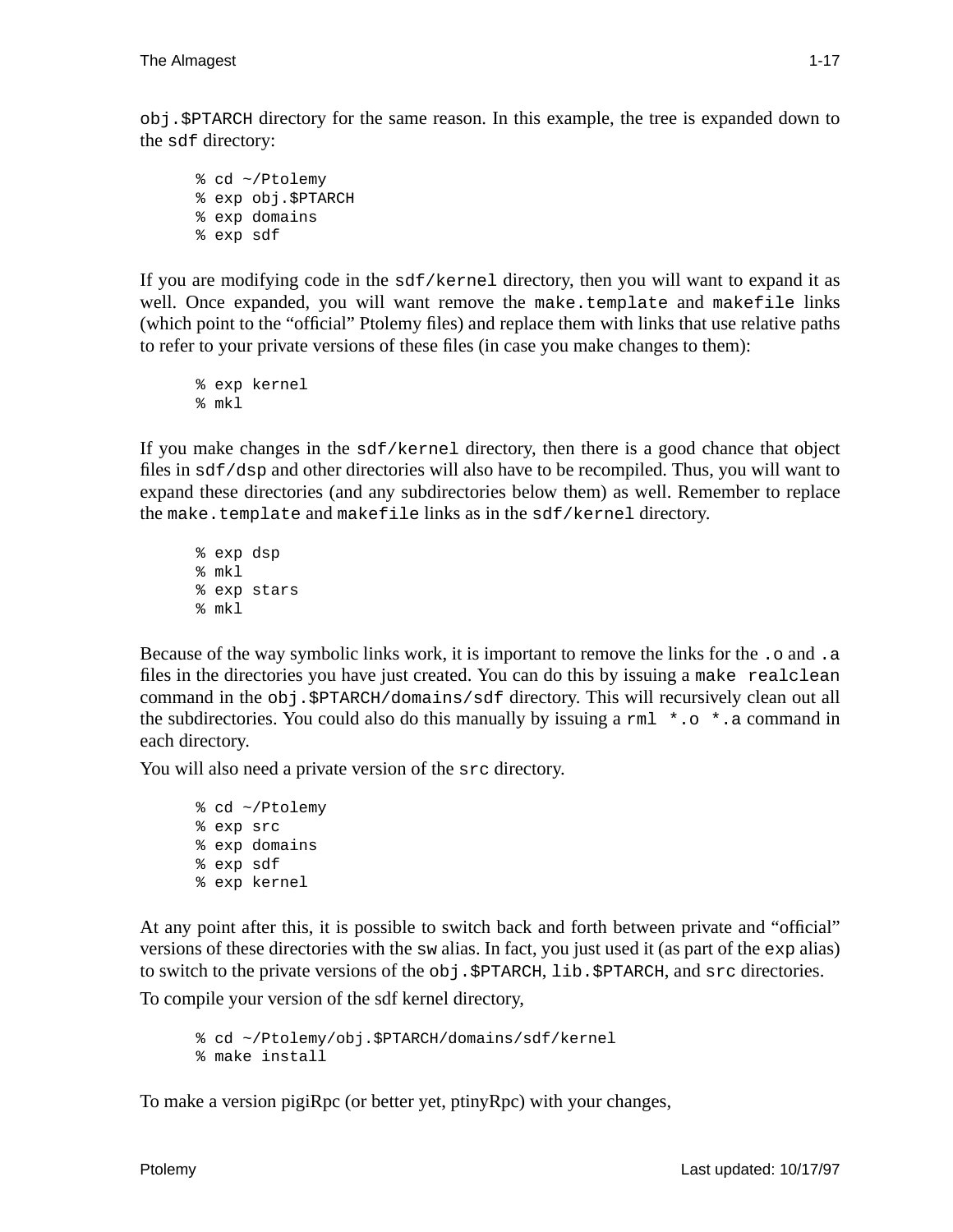```
% cd ~/Ptolemy/obj.$PTARCH
% exp pigiRpc
% mkl
% make ptinyRpc
```
## **1.5.3 Source Code Control**

At the present time, at Berkeley, the Ptolemy group uses SCCS for source code control. This means that each directory with source code in it contains a subdirectory called SCCS. That subdirectory is not distributed with Ptolemy, but if you are starting your own development expanding on Ptolemy, you may wish to use a similar mechanism. We assume here that you are familiar with SCCS, which is a standard Unix facility.

Recall the command above:

```
% pwd
/users/me/Ptolemy/src/domains/ddf/stars
% sw DDFRepeater.pl
mv: cannot access .DDFRepeater.pl
% ls -a
./ DDFEndCase.h@ DDFThresh.cc@
../ DDFEndCase.pl@ DDFThresh.h@
.DDFRepeater.pl@ DDFLastOfN.cc@ DDFThresh.pl@
DDFCase.cc@ DDFLastOfN.h@ SCCS@
DDFCase.h@ DDFLastOfN.pl@ TAGS@
DDFCase.pl@ DDFRepeater.cc@ ddfstars.c@
DDFDownCounter.cc@ DDFRepeater.h@ ddfstars.mk@
DDFDownCounter.h@ DDFSelf.cc@ make.template@
DDFDownCounter.pl@ DDFSelf.h@ makefile@
DDFEndCase.cc@ DDFSelf.pl@
```
Note the symbolic link to the "official" SCCS directory. This will not be present if you are using the distributed Ptolemy and have not created it. Assume, however, that you have put this directory under SCCS control (or someone else has). Then you can create an editable version of the DDFRepeater.pl star with the command:

```
% sccs edit DDFRepeater.pl
1.24
new delta 1.25
76 lines
```
The sccs utility tells you the latest version number  $(1.24)$  and assigns you a new version number (1.25). You can now edit the file safely (nobody else will be allowed by sccs to edit it). When you are done and have fully tested your changes (and obtained clearance from the Ptolemy group if necessary), you can check the file back in:

% sccs delget DDFRepeater.pl comments?

You should enter an explanation of your changes. If you wish to nullify your changes, restor-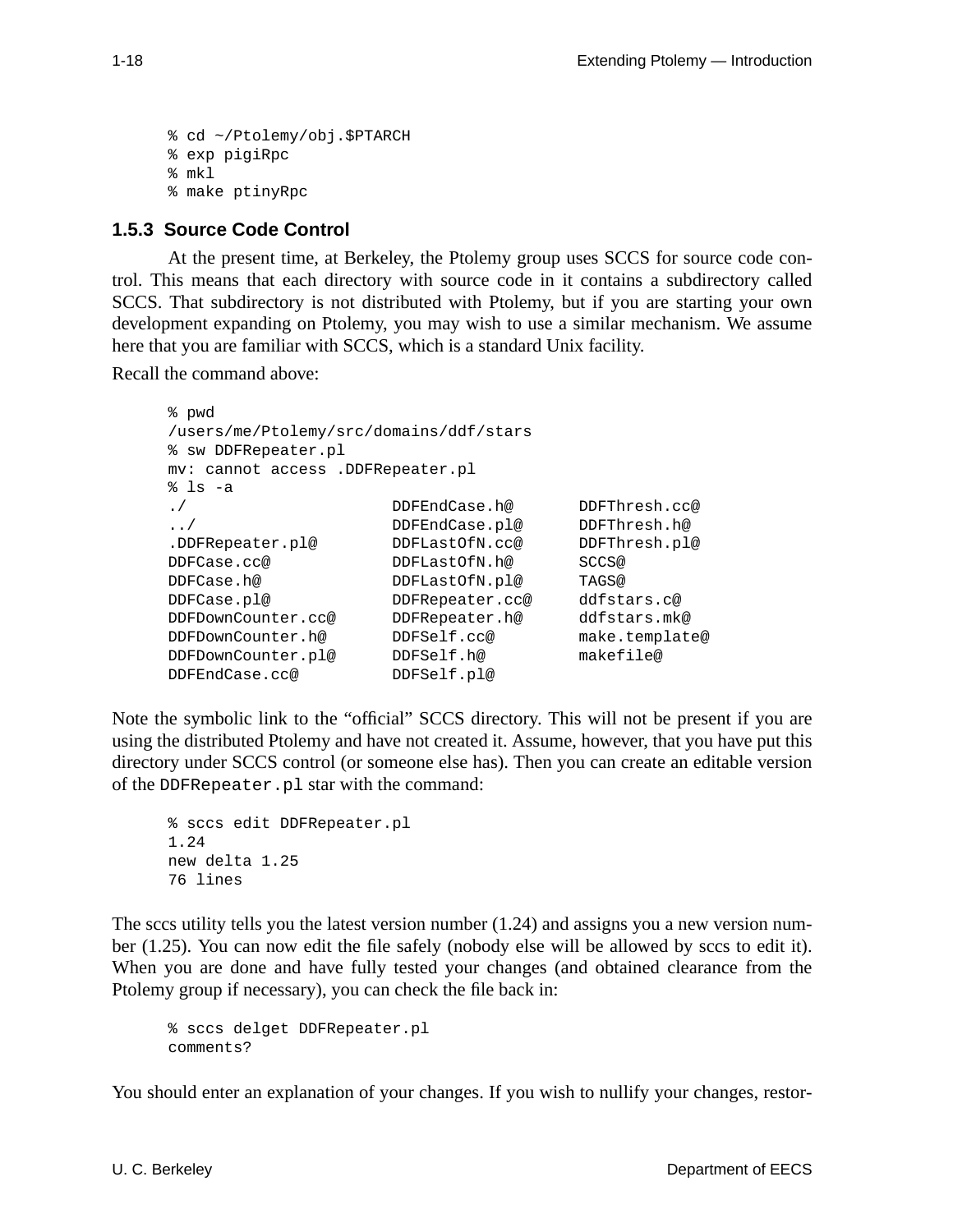ing the official version,

% sccs unedit DDFRepeater.pl

and if you wish to create a new file and put it under SCCS control,

% sccs create -fi NewFileName

# **1.6 Building standalone programs that use Ptolemy libraries.**

Sometimes it is necessary to create small standalone programs that use part of the Ptolemy libraries.

Examples of this are the desire to use Ptolemy kernel classes such as StringList or the need to isolate an obscure bug or memory leak. The \$PTOLEMY/mk/standalone.mk file provides the make definitions to make this possible. This file provides make rule definitions to build various binaries some using the Pure Sofware Inc.<sup>1</sup> utilities.

The usage for this makefile is:

make -f \$PTOLEMY/mk/standalone.mk stars.mk\_variable\_defs filename.suffix

Where  $stars.\nm!$  variable defs is zero or more makefile variables used in \$PTOLEMY/mk/stars.mk, such as SDF=1. filename is the base name of the file to be compiled, and the basename of the output file. and  $\frac{suffix}{s}$  is one of the forms listed in table 1-1.

| Suffix    | <b>Binary Type</b>                      |
|-----------|-----------------------------------------|
| .bin      | Standard binary                         |
| .debug    | Binary with debug symbols               |
| .purify   | Binary with Purify and debug<br>symbols |
| .quantify | Binary with Quantify linked in          |
| .purecov  | Binary with Pure Coverage linked<br>1n  |

**TABLE 1-1:** Table of filename suffixes and binary types.

It is possible to use these makefiles to create binaries that do not have any Ptolemy code. A reason why you might want to do this is to take advantage of the Pure Software make definitions in standalone.mk. To specify no Ptolemy libraries, use the make argument NOPTOLEMY=1.

## **1.6.1 Standalone example using StringList**

For example, say you want to use the StringList class in a standalone program

1. Rational (http://www.rational.com) sells tools such as: Purify, which can be used to find memory leaks and out of bounds memory accesses. Quantify, which can be used to profile performance. Purecov, which can be used to provide code coverage information.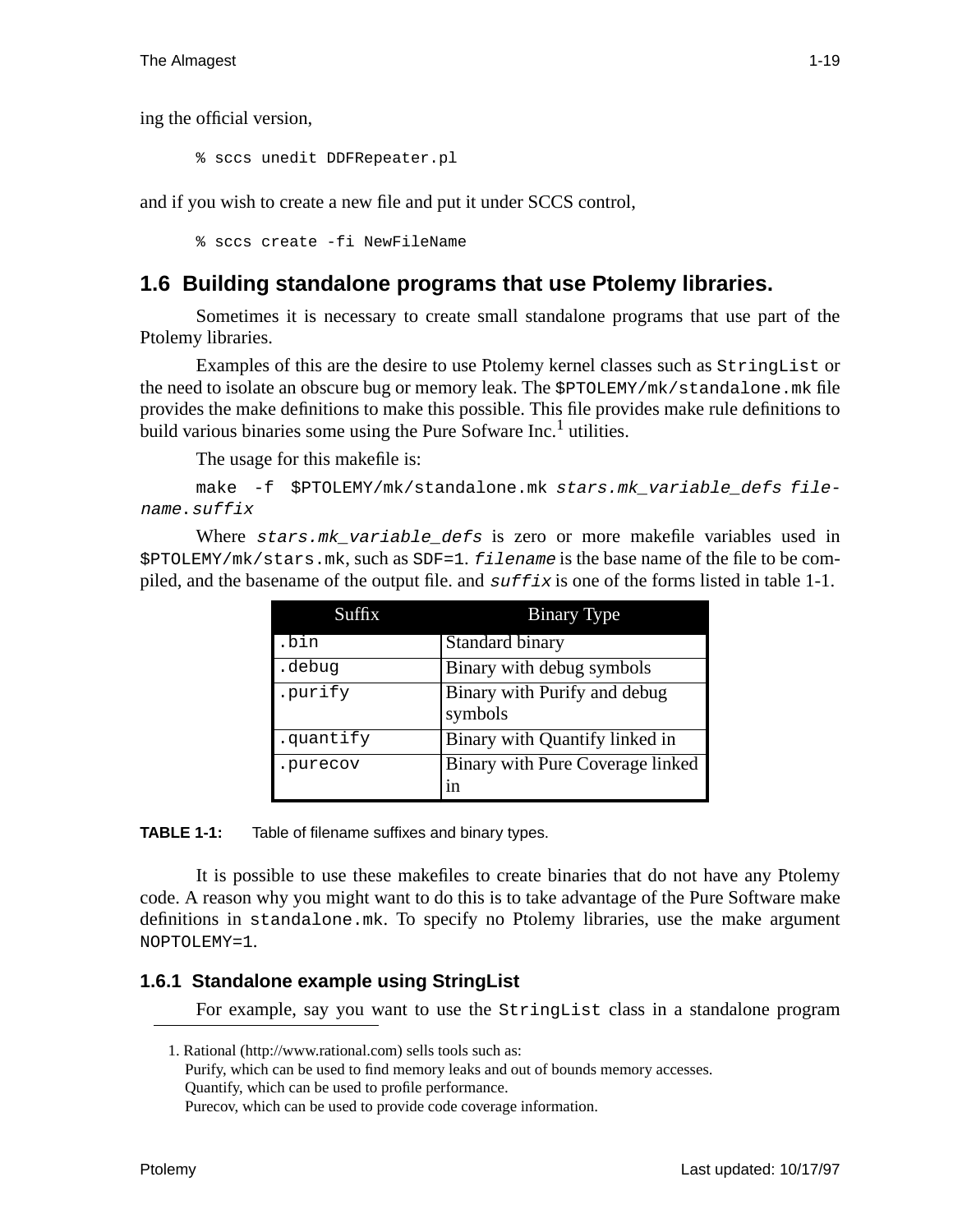```
named bar.cc:
      #include
      #include "StringList.h"
      main() {
            StringList testing = "This is a test\n";
            cout << testing;
      }
```
To build it you would type:

make -f \$PTOLEMY/mk/standalone.mk bar.bin

If you wanted to make a new standalone program that also uses part of the CG domain, just define the domain make variables (as used in stars.mk) on the make command line:

make -f \$PTOLEMY/mk/standalone.mk CG=1 bar.bin

If you are going to do this often, it may be useful to create a new directory in which to test this program. In this directory, execute the commands:

```
ln -s $PTOLEMY/mk/standalone.mk makefile
```
ln -s \$PTOLEMY/mk/standalone.mk make.template

By having these symbolic links, you will not have to supply the make argument -f \$PTOLEMY/mk/standalone.mk as before.

#### **1.6.2 Standalone example that tests a Scheduler**

Here is an example of a minimal file that can be used to call the setup in a Scheduler for instance. If the file testAcyLoopSched.cc contains:

```
#include <iostream.h>
#include "Galaxy.h"
#include "SDFStar.h"
#include "AcyCluster.h"
#include "AcyLoopScheduler.h"
#include "SDFPortHole.h"
main() {
      // First create a simple galaxy and some stars.
      SDFStar star[3];
      Galaxy topGalaxy;
      topGalaxy.setDomain("SDF");
      topGalaxy.setName("topGalaxy");
      topGalaxy.addBlock(star[0],"star0");
      topGalaxy.addBlock(star[1],"star1");
      topGalaxy.addBlock(star[2],"star2");
      // Add ports to stars.
      OutSDFPort p0,p1;
      InSDFPort p2,p3;
      // initialize the ports
      p0.setPort("output1",&star[0],FLOAT,2);
      star[0].addPort(p0);
      p1.setPort("output2",&star[0],FLOAT,3);
      star[0].addPort(p1);
      p2.setPort("input",&star[1],FLOAT,3);
```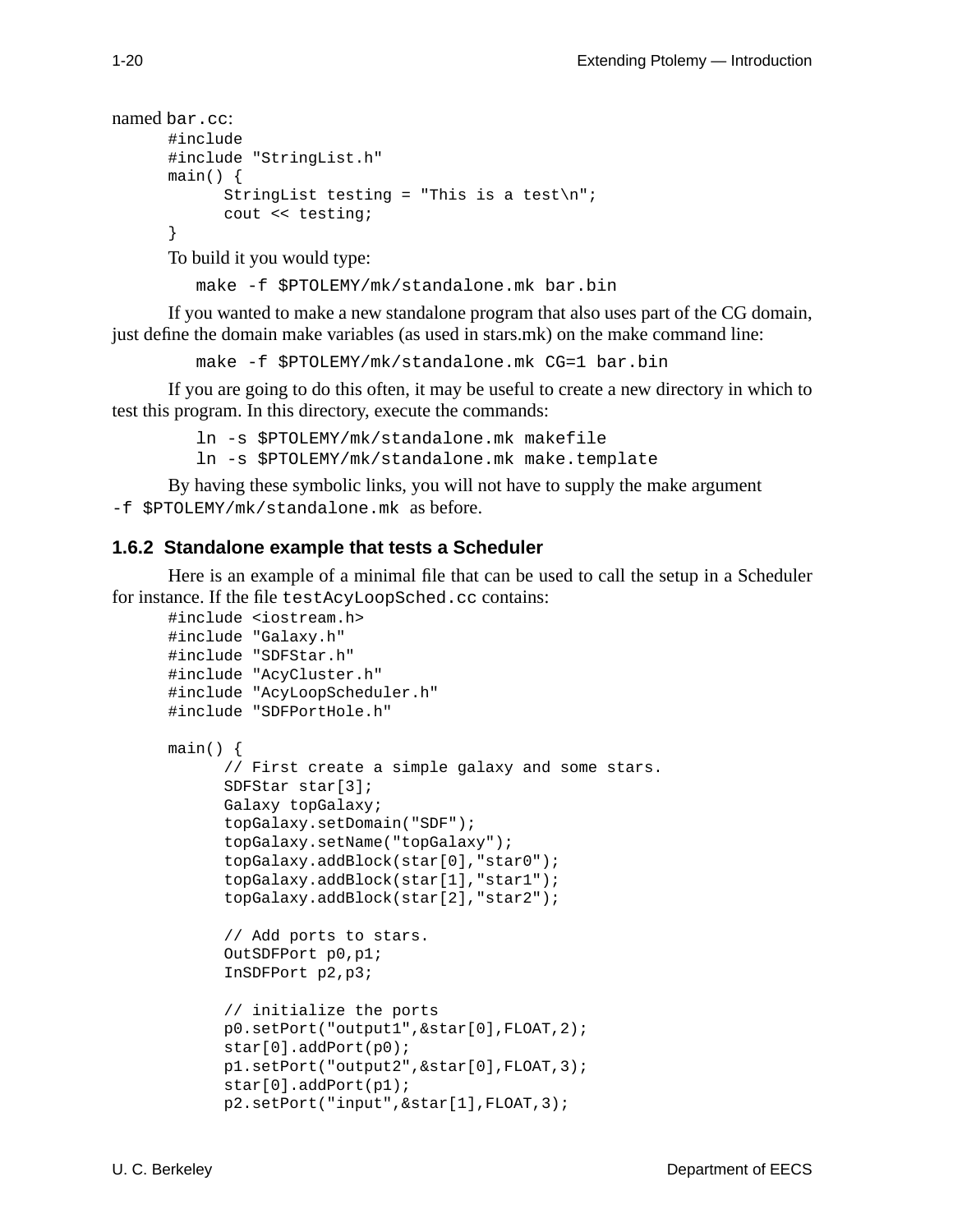}

```
p3.setPort("input",&star[2],FLOAT,2);
star[1].addPort(p2);
star[2].addPort(p3);
// Connect 'em up. The graph is
// star[1] (3) <--- (2) star[0] (3) ---> (2) star[2]
p0.connect(p2,0);
p1.connect(p3,0);
// Scheduling
AcyLoopScheduler sched;
sched.setGalaxy(topGalaxy);
cout << "No problem till now. Calling sched.setup()...\n";
sched.setup();
int i;
for (i = 0 ; i < 3 ; i++) {
     cout \langle star[i].fullName() \langle "\n";
      cout << "Repetitions = " << star[i].resp() << "\n";
}
StringList sch = sched.displaySchedule();
cout << sch;
```

```
The command to compile this and produce a standalone binary would be:
make -f $PTOLEMY/mk/standalone.mk OPTIMIZER= SDF=1 \
      USE SHARED LIBS=yes testAcyLoopSched.debug
```
# **1.7 Debugging Ptolemy and Extensions Within Pigi**

The extensibility of Ptolemy can introduce problems. Code that you add may be defective (few people write perfect code every time), or may interact with Ptolemy in unexpected ways. These problems most frequently manifest themselves as a Ptolemy crash, where the Ptolemy kernel aborts, creating a core file.

The fact that pigiRpc and vem are separate Unix processes has the advantage that when pigiRpc aborts with a fatal error, vem keeps running. Your vem schematic is unharmed and can be safely saved. Vem gives a cryptic error message something like:

```
RPC Error: server: application exited without calling
RPCExit
Closing Application /home/ohm1/users/messer/ptolemy/lib/
pigiRpcShell on host foucault.berkeley.edu
Elapsed time is 1538 seconds
```
The message

segmentation fault (core dumped)

may appear in the window from which you started pigi. The first line in the above message might alternatively read

RPC Error: fread of long failed

Vem is trying to tell you that it is unable to get data from the link to the Ptolemy kernel. In either case, it will create a large file in your home directory called core. The core<sup>1</sup> file is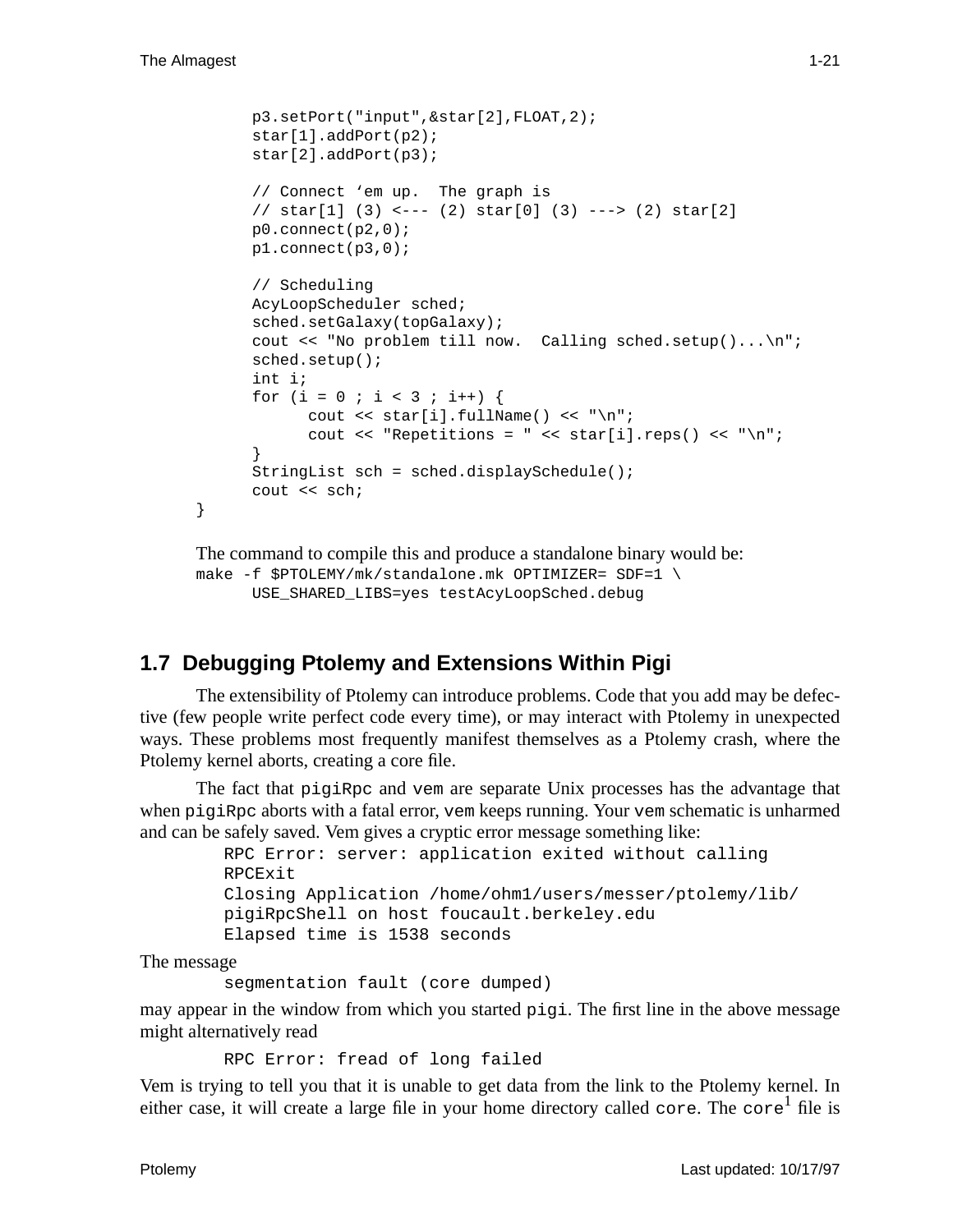useful for finding the problem.

#### **1.7.1 A quick scan of the stack**

Assuming you are using Gnu tools, and assuming the pigiRpc executable that you are using is in your path, go to your home directory and type:

gdb pigiRpc

The Gnu symbolic debugger (gdb) will show the state of the stack at the point where the program failed. Note that gdb is not distributed with Ptolemy, but is available free over the Internet in many places, including ftp://prep.ai.mit.edu/pub/gnu. The most recently called function might give you a clue about the cause of the problem. Here is a typical session:

```
cxh@watson 197% gdb pigiRpc ~/core
GDB is free software and you are welcome to distribute copies of it
under certain conditions; type "show copying" to see the conditions.
There is absolutely no warranty for GDB; type "show warranty" for
details.
GDB 4.15.1 (sparc-sun-solaris2.4),
Copyright 1995 Free Software Foundation, Inc...
(no debugging symbols found)...
```
Tell gdb to read in the core file.

```
(gdb) core core
Core was generated by `/users/ptolemy/bin.sol2/pigiRpc :0.0 wat-
son.eecs.berkeley.edu 32870 inet 1 2 3'.
Program terminated with signal 11, Segmentation fault.
Reading symbols from
            /users/ptolemy/lib.sol2/libcg56dspstars.so...done.
Reading symbols from
            /users/ptolemy/lib.sol2/libcg56stars.so...done.
```
Since this version of Ptolemy uses shared libraries, we see lots of messages about shared libraries, which we've deleted here for brevity.

```
(gdb) where
#0 0xee7a1c20 in kill ()
#1 0x52b04 in pthread_clear_sighandler ()
#2 0x52cb4 in pthread_clear_sighandler ()
#3 0x53130 in pthread clear sighandler ()
#4 0x53320 in pthread_handle_one_process_signal ()
#5 0x55658 in pthread_signal_sched ()
#6 0x554d8 in called_from_sighandler ()
#7 0x535e4 in pthread handle pending signals ()
#8 0x10100c in SimControl::getPollFlag ()
#9 0x101604 in Star::run ()
#10 0xd394c in DataFlowStar::run ()
#11 0xeeca5fb8 in SDFAtomCluster::run (this=0x2bd0b0)
at ../../../../src/domains/sdf/kernel/SDFCluster.cc:1032
#12 0xeeca0f20 in SDFScheduler::runOnce (this=0x2bd050)
at ../../../../src/domains/sdf/kernel/SDFScheduler.cc:121
#13 0xeeca0eac in SDFScheduler::run (this=0x2bd050)
at ../../../../src/domains/sdf/kernel/SDFScheduler.cc:98
```
<sup>1.</sup> Note that core files can be large in size, so your system administrator may have setup the csh "limit" command to disable the creation of core files. For further information, see the csh man page.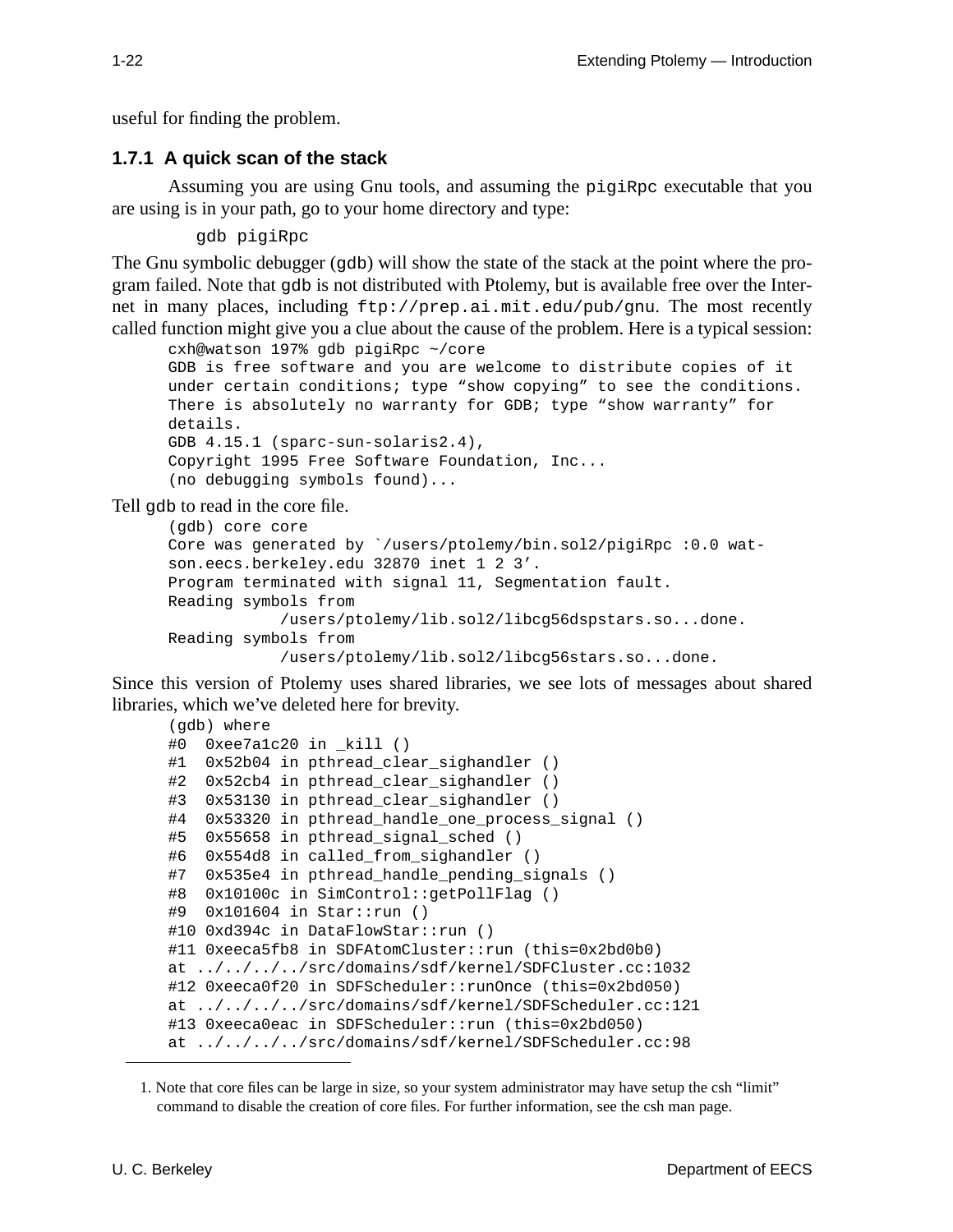```
#14 0x108358 in Target::run ()
#15 0x109e04 in Runnable::run ()
#16 0xe62ec in InterpUniverse::run ()
#17 0xee9e7f04 in PTcl::run (this=0x20af80, argc=2949528,
arqu=0x109fa4)at ../../src/ptcl/PTcl.cc:521
#18 0xee9e99a4 in PTcl::dispatcher (which=0x27, interp=0x1d4830,
argc=2,
```
The "where" command shows that state of the stack at the time of the crash. The actual stack trace was 72 frames long, the last two frames being:

```
#71 0xeec06d5c in ptkMainLoop ()
      at ../../src/pigilib/ptkTkSetup.c:192
#72 0x4982c in main ()
```
Scanning this list we can recognize that the crash occurred during the execution of a star. Unfortunately, unless you are running a version of pigiRpc with the debug symbols loaded, it will be difficult to tell much more from this.

## **1.7.2 More extensive debugging**

To do more extensive debugging, you need to create or find a version of pigiRpc with debug symbols, called pigiRpc.debug.

The first step is to build a pigiRpc that contains the domains you are interested in debugging. There are several ways to build a pigiRpc:

- a. There may be prebuilt debug binaries on the Ptolemy Web site, check the directory that contains the latest release.
- b. Rebuild the entire tree from scratch. This takes about 3 hours. Appendix A in the Ptolemy User's Manual has instructions about this.
- c. Use mkPtolemyTree to rebuild a subset of the Ptolemy tree. See "Using mkPtolemyTree to create a custom Ptolemy trees" on page 1-9 for more information.
- d. Use the csh aliases to rebuild a subset of the Ptolemy tree. See "Using csh aliases to create a Parallel Software Development Tree" on page 1-12 for more information.

The next step is to build the pigiRpc.debug binary:

cd \$PTOLEMY/obj.\$PTARCH/pigiRpc; make pigiRpc.debug

Then set the PIGIRPC environment variable to point to the binary:

setenv PIGIRPC \$PTOLEMY/obj.\$PTARCH/pigiRpc/pigiRpc.debug<sup>1</sup>

Then run pigi as follows:

pigi -debug

An extra window running gdb appears. (If this fails, then gdb is probably not installed at your

<sup>1.</sup> Note that the pigi script will attempt to find pigiRpc.debug binary if the PIGIRPC environment variable is not set. An alternative is that one can avoid setting PIGIRPC and use the pigi -rpc option to specify a binary.The command would be:

pigi -debug -rpc \$PTOLEMY/obj.\$PTARCH/pigiRpc/pigiRpc.debug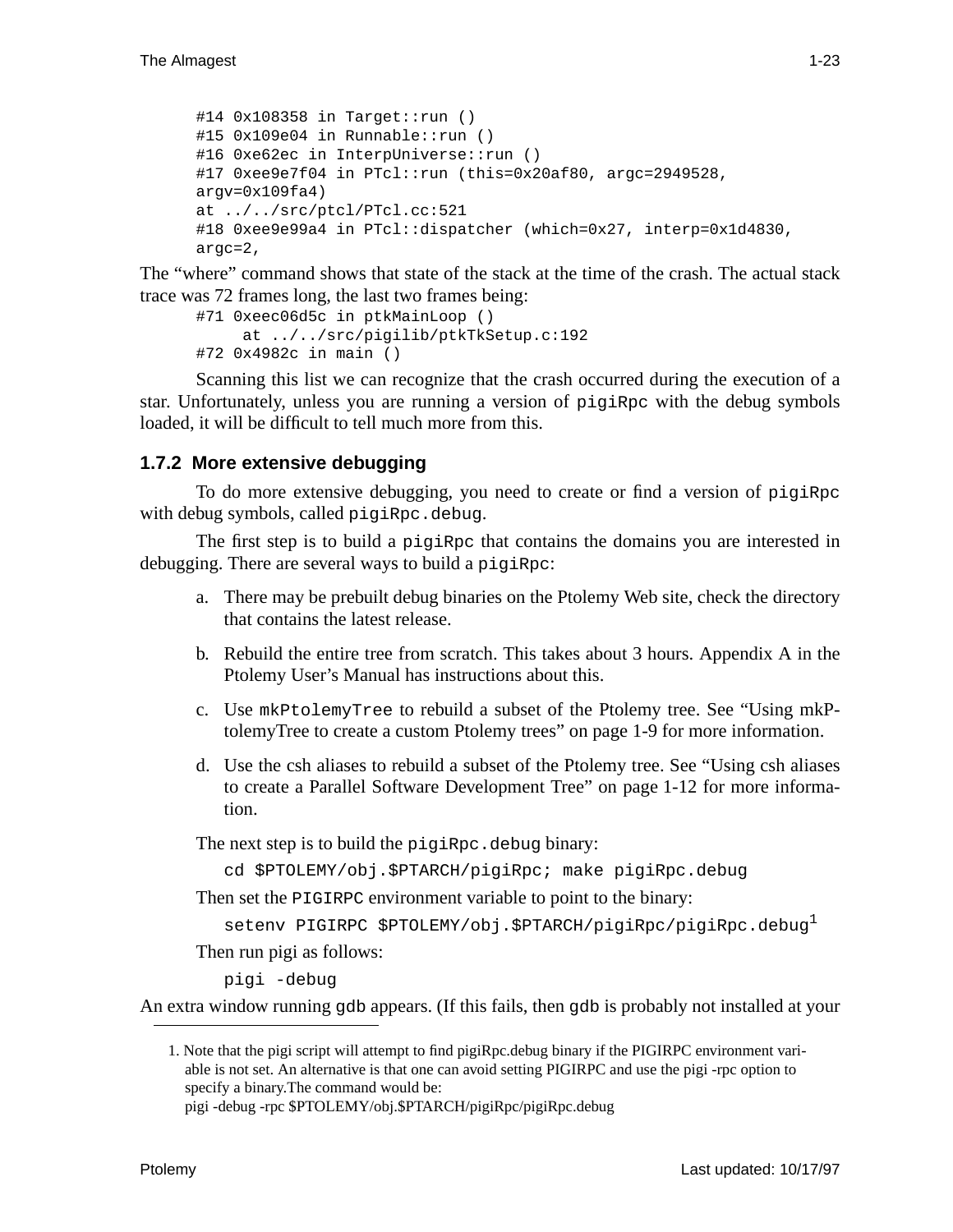site or is not in your path.) Type cont to continue past the initial breakpoint.

Now, if you can replicate the situation that created the crash, you will be able to get more information about what happened. Here is a sample of interaction with the debugger through the gdb window:

```
GDB is free software and you are welcome to distribute copies of it
under certain conditions; type "show copying" to see the conditions.
There is absolutely no warranty for GDB; type "show warranty" for
details.
GDB 4.15.1 (sparc-sun-solaris2.4),
Copyright 1995 Free Software Foundation, Inc...
Breakpoint 1 at 0x39ab4: file ../../src/pigiExample/pigiMain.cc, line
58.
Breakpoint 1, main (argc=-282850408, argv=0x399c0)
at ../../src/pigiExample/pigiMain.cc:58
58 pigiFilename = argv[0];
(gdb) cont
Continuing.
```
At this point, you are running Ptolemy. Use it in the usual way to replicate your problem. When you succeed, you will get a message something like:

```
Program received signal SIGSEGV, Segmentation fault.
0xeee81394 in mxRealMax ()
(gdb)
```
At this point you can again examine the stack. This time, however, there will be more information. Here, we examine the top 5 frames of the stack

```
(gdb) where 5
#0 0xeee81394 in mxRealMax ()
#1 0xe3864 in SimControl::getPollFlag () at ../../src/kernel/SimCon-
trol.cc:271
#2 0xe3e5c in Star::run (this=0x28c908) at ../../src/kernel/
Star.cc:73
#3 0xbacb8 in DataFlowStar::run (this=0x28c908)
at ../../src/kernel/DataFlowStar.cc:94
#4 0xef485fb8 in SDFAtomCluster::run (this=0x278570)
at ../../../../src/domains/sdf/kernel/SDFCluster.cc:1032
(More stack frames follow...)
(gdb)
```
This particular stack trace is a little strange at the "bottom" (gdb calls the lower numbers the bottom even though they are at the top of the list) because it was generated by invoking a dynamically linked star, and the symbol information is not complete. However, you can still find out quite a bit. Notice that you are now told where the files are that define the methods being called. The file names are all relative to the directory in which the corresponding object file normally resides. The Ptolemy files can all be found in some subdirectory of \$PTOLEMY/src.

You can get help from gdb by typing "help". Suppose you wish to find out first which star is being run when the crash occurs. The following sequence moves up in the stack until the "run" call of a star:

```
(gdb) up
#1 0xe3864 in SimControl::getPollFlag () at ../../src/kernel/SimCon-
trol.cc:271
```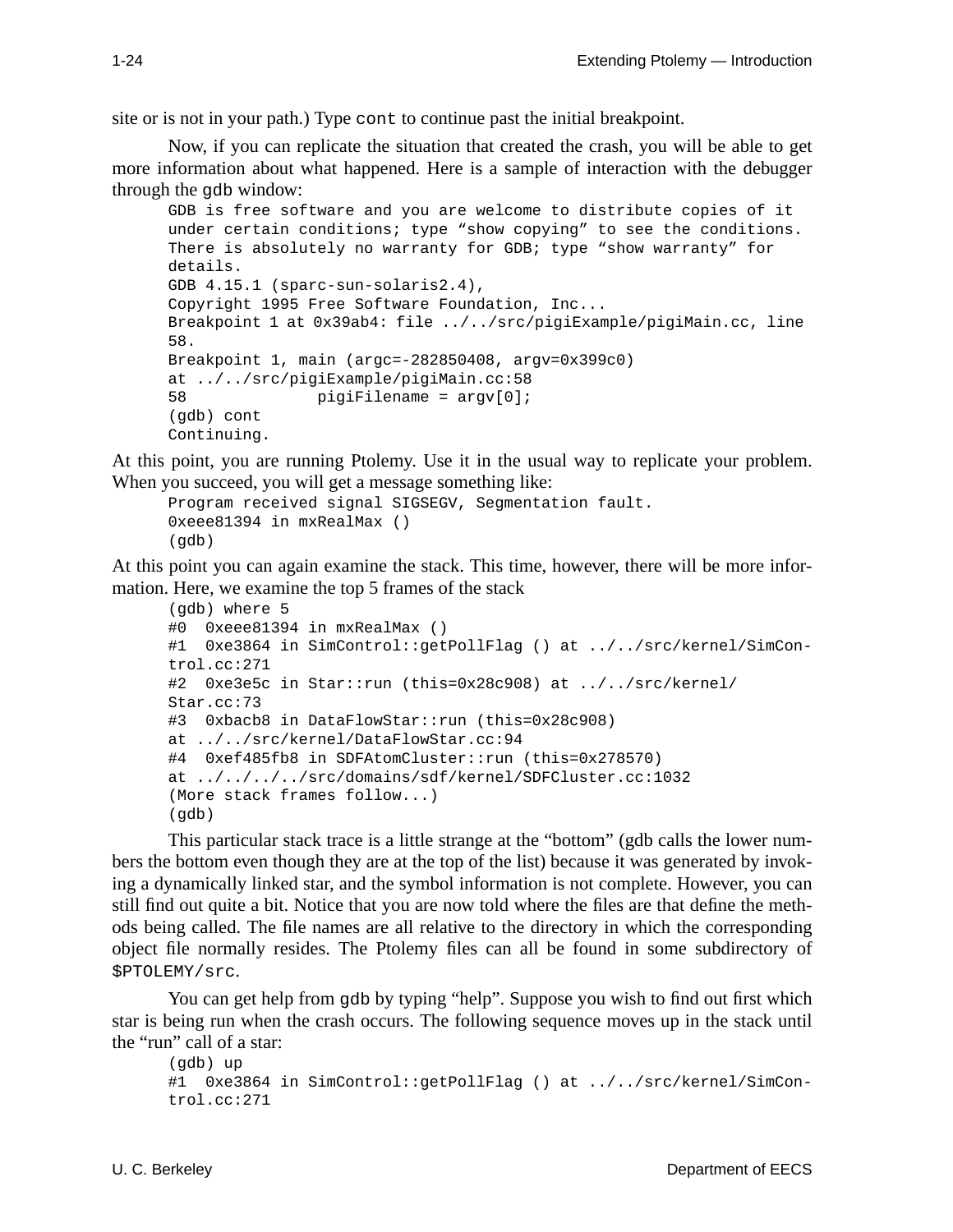```
271 ptBlockSig(SIGALRM);
(gdb) up
#2 0xe3e5c in Star::run (this=0x28c908) at ../../src/kernel/
Star.cc:73
73 go();
(gdb)
```
At this point, you can see that line 73 of the file \$PTOLEMY/src/kernel/Star.cc reads

 $q_0()$ ;

Odds are pretty good that the problem is in the  $g_0()$  method of the star. You can find out to which star this method belongs as follows:

```
(gdb) p *this
$1 = {\text{Slock}} > \text{S} = {\text{m} = 0x28a458} "BadStar1",
           prnt = 0x28c878,
           myDescriptor = 0x28b658 "Causes a core dump deliberately",
           _\text{vptr.} = 0xeee91738}, flags = {nElements = 0, val = 0x0},
           pTarget = 0x28aa60, scp = 0x0,
ports = \{\n<\n<sub>named</sub> + \n<sub>named</sub> - \n<sub>named</sub>\n\} \n<math>\n<sub>named</sub> + \n<sub>named</sub> - \n<sub>named</sub> - \n<sub>named</sub> - \n<sub>named</sub> - \n<sub>named</sub> - \n<sub>named</sub> - \n<sub>named</sub> - \n<sub>named</sub> - \n<sub>named</sub> - \n<sub>named</sub> - \n<sub>named</sub> - \n<sub>named</sub> - \n<sub>named</sub> - \n<sub>named</sub> - \n<sub\{lastNode = 0x0, dimen = 0\}, \}, \}, states = \{\langle NamedobjList \rangle = 0\}{|\texttt{<SequentialList>}} = {\texttt{lastNode = 0x0, dimen = 0}, \}, \},
multiports = \{\n<\n<math>\sum_{i=1}^{n} f(x_i, y_i) = \sum_{i=1}^{n} f(x_i, y_i) \}</math>\{lastNode = 0x0, dimen = 0\}, \}; \,
           indexValue = -1, inStateFlag = 1}
(qdb)
```
This tells you that a star with name (nm) BadStar1 and descriptor "Causes a core dump deliberately." is being invoked. This particular star has the following erroneous go method:

```
go {
      char* p = 0;
      *_{p} = 'c';}
```
More elaborate debugging requires that the symbols for the star be included. The easiest way to do this is to build a version of pigiRpc.debug that includes your star already linked into the system. Then repeat the above procedure. The bottom of the stack frame will have much more complete information about what is occurring.

## **1.7.3 Debugging hints**

Below are some hints for debugging.

- "Using emacs, gdb and pigi" on page 1-26
- "Gdb and the environment" on page 1-26
- "Optimization" on page 1-26
- "Debugging StringLists in gdb" on page 1-26
- "How to use ptcl to speed up the compile/test cycle." on page 1-27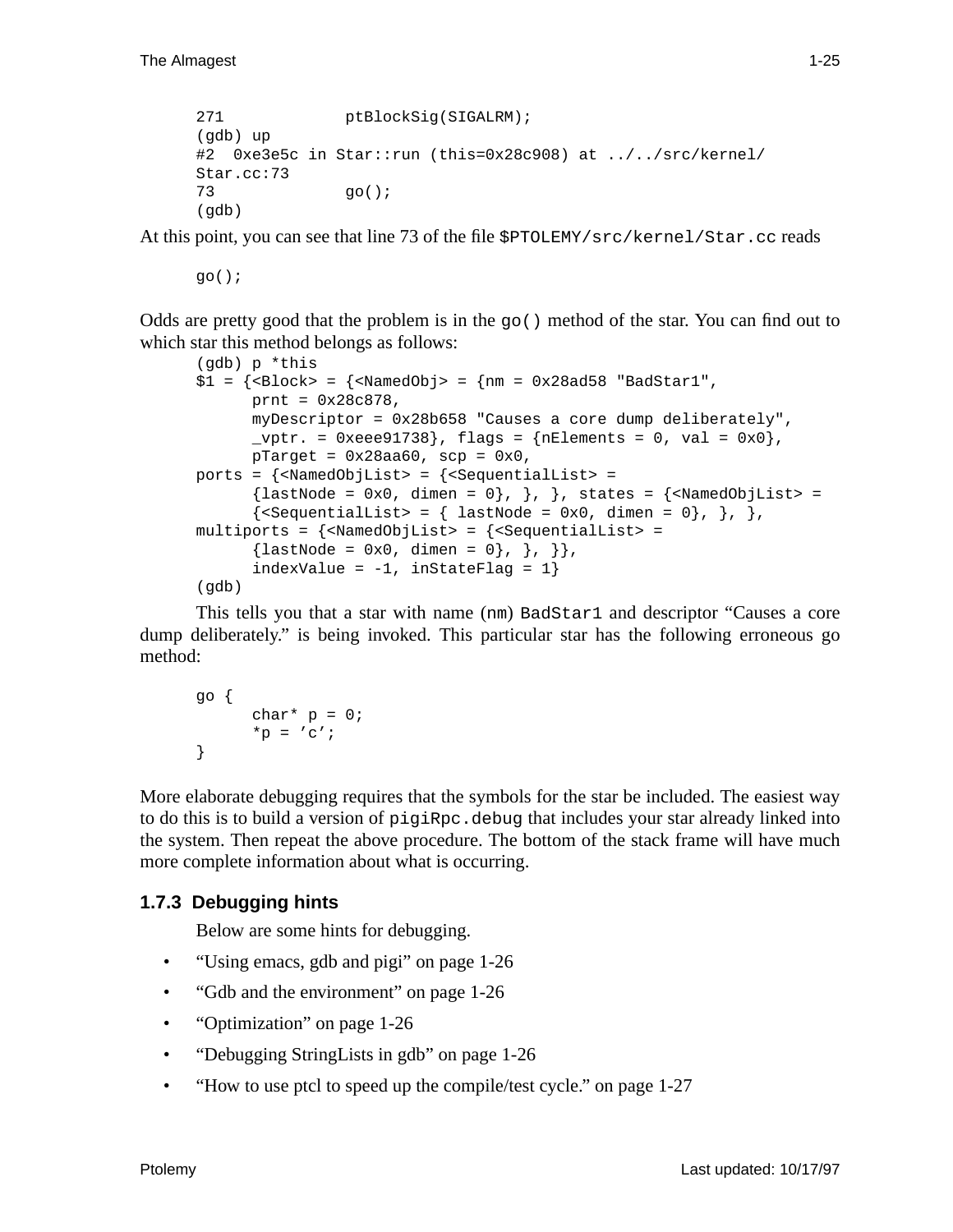• "Miscellaneous debugging hints for gdb" on page 1-28

See also Appendix A of the Ptolemy User's manual.

#### **Using emacs, gdb and pigi**

By default, gdb is started in an X terminal window with its default command line interface. Many people prefer to interface with gdb through emacs, which provides much more sophisticated interaction between the source code and the debugger. To get an emacs interface to gdb (assuming emacs is installed on your system), set the following environment variable:

setenv PT\_DEBUG ptgdb

To find out more about using gdb from within emacs, start up emacs and type:

```
M-x info
Then type:
m emacs
```
Then go down to:

Running Debuggers Under Emacs

- \* Starting GUD:: How to start a debugger subprocess.
- \* Debugger Operation:: Connection between the \
- debugger and source buffers.
- \* Commands of GUD:: Key bindings for common commands.
- \* GUD Customization:: Defining your own commands for GUD.

#### **Gdb and the environment**

Note that the documentation for gdb says the following:

```
*Warning:* GDB runs your program using the shell indicated by your
`SHELL' environment variable if it exists (or `/bin/sh' if not). If
your `SHELL' variable names a shell that runs an initialization file-
-such as `.cshrc' for C-shell, or `.bashrc' for BASH--any variables
you set in that file affect your program. You may wish to move setting
of environment variables to files that are only run when you sign on,
such as `.login' or `.profile'.
```
#### **Optimization**

By default, Ptolemy is compiled with the optimizer turn up to a very high level. This can result in strange behavior inside the debugger, as the compiler may evaluate instructions in a different order than they appear in the source file. You may find it easier to debug a file by recompiling it with the optimization turned off by removing the corresponding .o file and doing:

```
make OPTIMIZER= install
```
#### **Debugging StringLists in gdb**

Ptolemy uses StringList object to manipulate strings. However, using gdb to view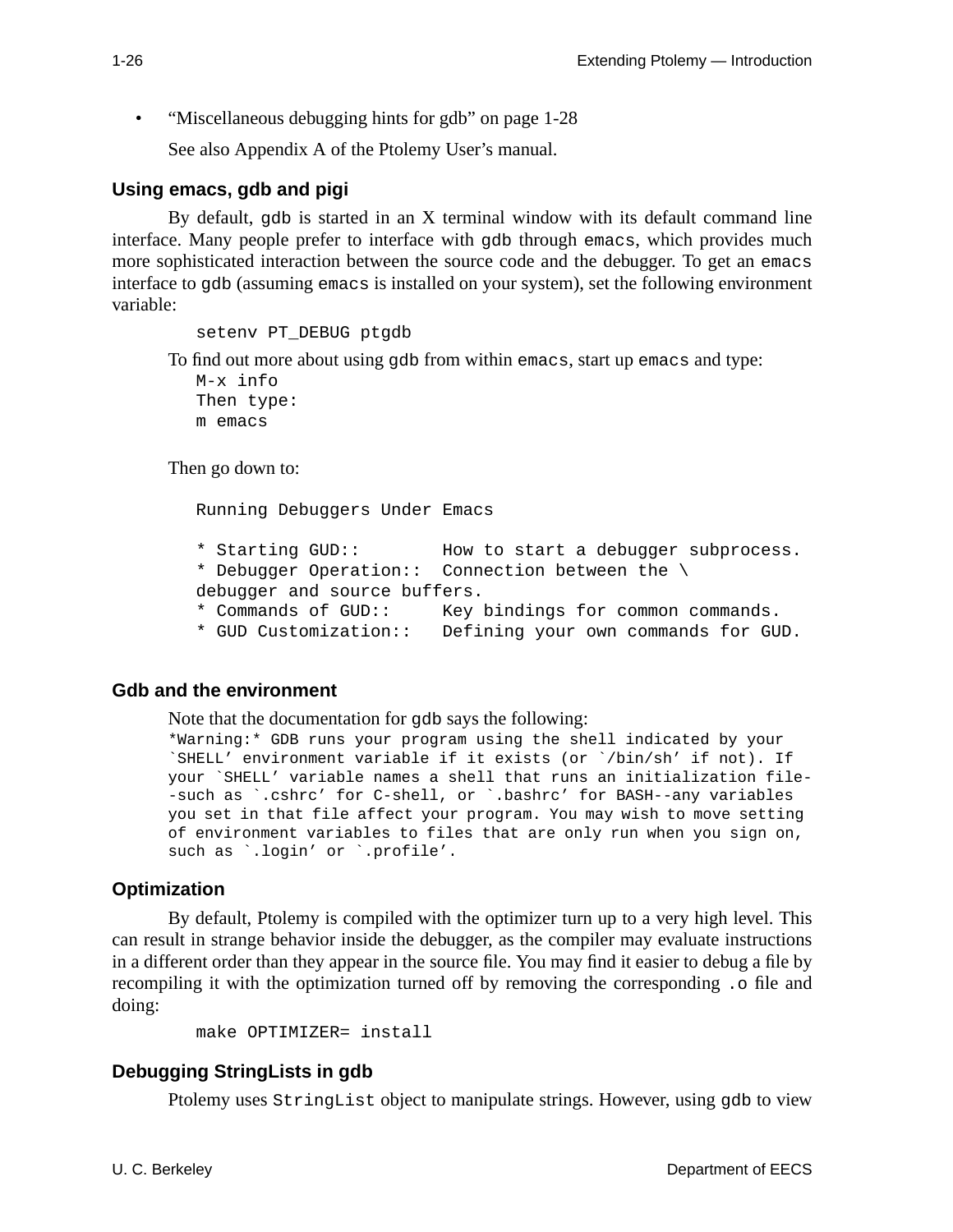a StringList object can be non-intuitive. To print the contents of a Stringlist myStringList as one item per line from within gdb, use:

```
p displayStringListItems(myStringList)
```
To print out the StringList as a contiguous string, use:

```
p displayStringList(myStringList)
```
## **How to use ptcl to speed up the compile/test cycle.**

If you are spending a lot of time debugging a problem, you may want to use ptcl instead of pigiRpc, as ptcl is smaller and starts up faster. Also, you can keep your breakpoints between invocations of ptcl, as debugging ptcl does not start up a separate emacs each time. However, ptcl cannot handle demos that use Tk.

Here's how to use ptcl to debug.

- 1. Run pigiRpc on the universe, and use compile-facet to generate a  $\sim$ /pigiLog.pt file. Note the number of iterations for the universe, and then exit pigiRpc.
- 2. Copy  $\sim$ /pigiLog.pt to somewhere. A short file name, like /tmp/tst.tcl will save time in typing since you may be typing it often. Don't use something inside your home directory as you can't easily use ~ inside ptcl.
- 3. Edit the file and add a run XXX line and a wrapup line at the end. If the demo should run for 100 iterations, then add:

run 100 wrapup

to the end of the file.

- 4. Build a ptcl.debug that has just exactly the functionality you need by using an override.mk file. Alternatively, you could use either ptcl.ptrim.debug or ptcl.ptiny.debug. If your demo is SDF, then try building and using ptcl.ptiny.debug.
- 5. If you use emacs, then you can start up gdb on your binary with:

M-x gdb

- 6. Then type in the name of the binary. You may have to use the full pathname.
- 7. Inside emacs, you can then set breakpoints in the gdb window, either by typing a break command, or by viewing the file and typing Control-X space at the location you would like a break point.
- 8. Type  $r$  to start the process, and then source your demo with:

```
source /tmp/tst.tcl
```
If you want to recompile your demo outside of gdb and then reload it into your gdb session, use the file command inside gdb: